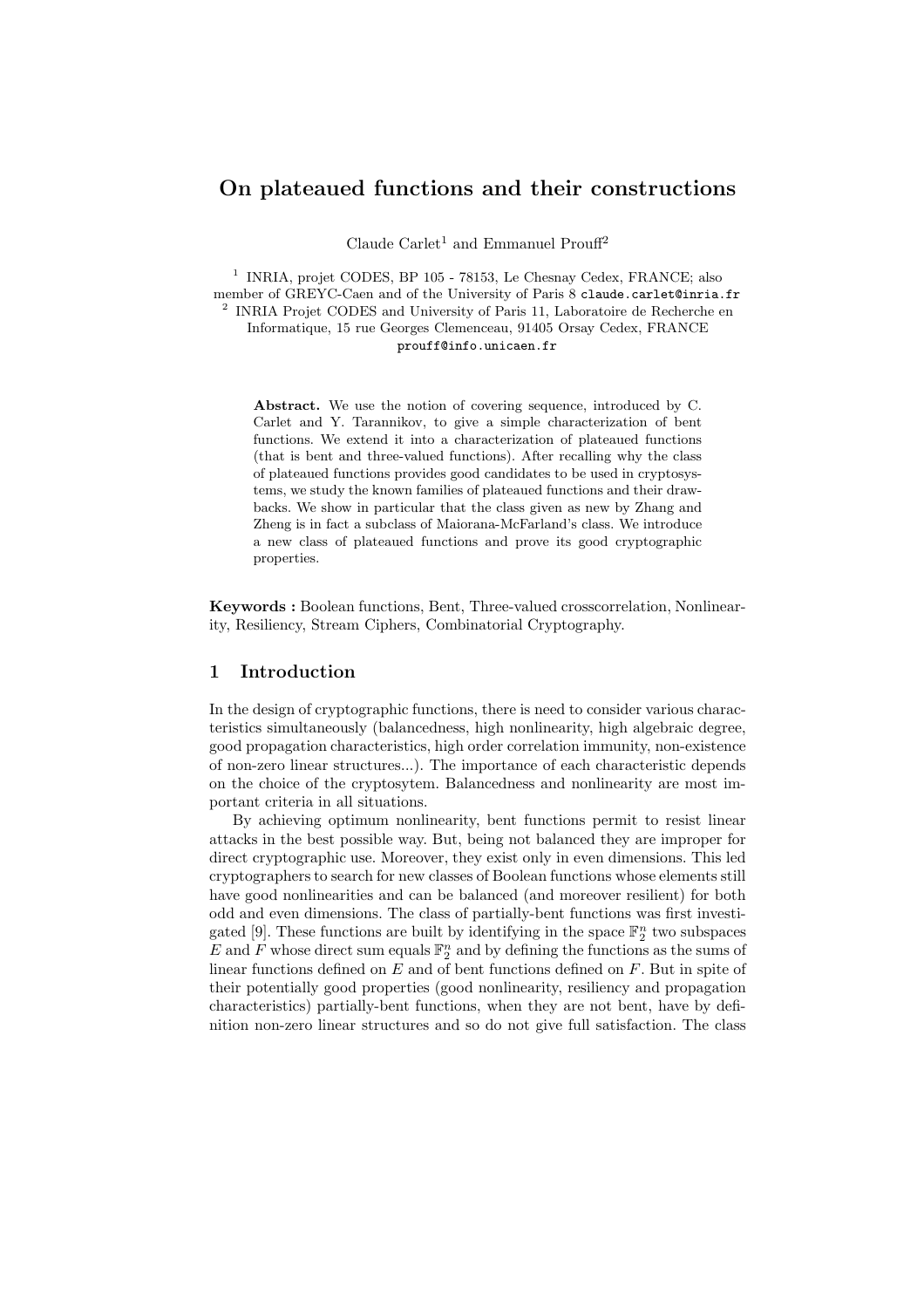of plateaued functions <sup>3</sup> is a natural extension of the notion of partially bent function. It provides some examples of good trade-offs between all the properties needed for a cryptosystem. For instance, it has been shown by Sarkar and Maitra [34] that the order of resiliency and the nonlinearity of Boolean functions were strongly bounded (this result was partly also obtained by Tarannikov [36] and Zheng and Zhang [39]); the best compromise between those two properties is achieved by plateaued functions only. Tarannikov gave examples of functions achieving this best possible compromise. These examples [33] and almost all the other existing examples were obtained through iterative constructions. The functions obtained this way often have cryptographic weaknesses such as linear structures (see [4]). The only known general class of non iteratively defined plateaued functions is obtained through Maiorana-McFarland's construction (or its generalization by Carlet [12]). It contains functions which reach Sarkar et al.'s bound but only for very high resiliency orders (cf. [12]).

By extending the notion of covering sequence of balanced functions introduced by Carlet and Tarannikov [14] we give in this paper a characterization of bent functions and extend it to a characterization of plateaued functions. We recall some basic properties of plateaued functions and we give a list of all the known constructions of such functions. For each of them, we recall the main drawbacks. In the last part of this paper, we introduce and we study a new class of plateaued functions which have not the weaknesses of the Maiorana-McFarland's functions.

## 2 Preliminaries

We shall have to distinguish in the whole paper between the additions of integers in R, denoted by + and  $\sum_i$ , and the additions mod 2, denoted by  $\oplus$  and  $\bigoplus_i$ . So all the sums computed in characteristic 0 will be denoted by  $\sum_i$  and all the sums computed modulo 2 will be denoted by  $\bigoplus_i$ . For simplicity and because there will be no ambiguity, we shall denote by  $+$  the addition of vectors of  $\mathbb{F}_2^n$ (words).

We first recall basic facts about Boolean functions. A Boolean function  $f$  in n variables is an  $\mathbb{F}_2$ -valued function on the space  $\mathbb{F}_2^n$  of n-tuples over  $\mathbb{F}_2$ . We call support of f the set  $\{x \in \mathbb{F}_2^n / f(x) = 1\}$  and we denote it by  $Supp(f)$ . Its size is by definition the weight of f and is denoted by  $W(f)$ . A Boolean function f is balanced if  $W(f) = 2^{n-1}$ .

<sup>3</sup> The term of "plateaued" was proposed by Zhang and Zheng [40] and denotes the functions which either are bent or have a Walsh spectrum with three values 0 and  $\pm \lambda$ . Some of these functions had been studied already in Sequence designs [2, 16, 19–21] and in Codes [31].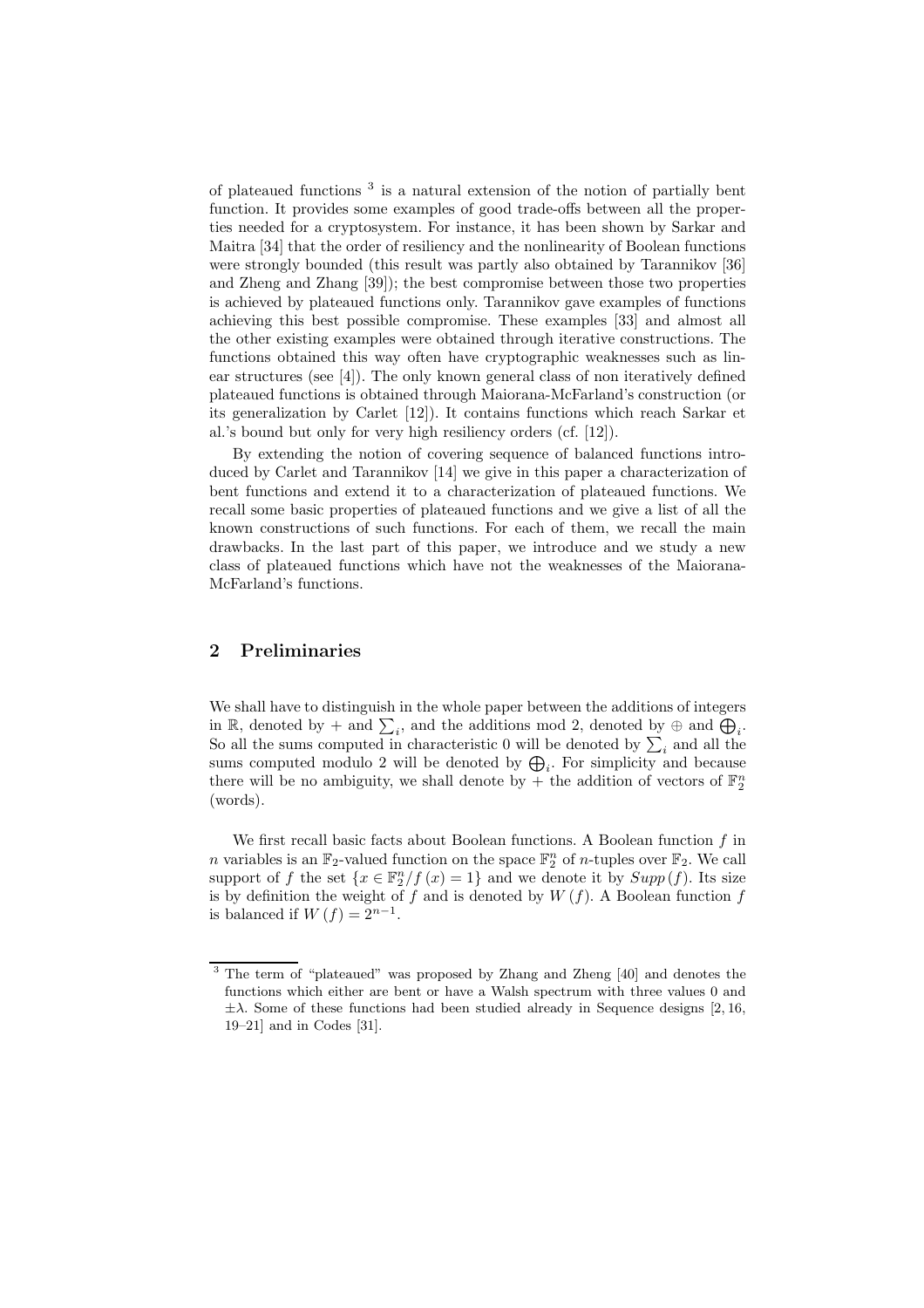Every Boolean function  $f$  on  $\mathbb{F}_2^n$  admits a unique representation as a polynomial over  $\mathbb{F}_2$  in *n* binary variables of the form:

$$
f(x_1, \dots, x_n) = \bigoplus_{I \subseteq \{1, \dots, n\}} a_I \prod_{i \in I} x_i.
$$
 (1)

This representation is called the algebraic normal form  $(A.N.F.)$  of  $f.$  We will call (algebraic) degree of f and denote by  $\deg f$  the degree of its A.N.F. and we denote by  $R(d, n)$  the set of all Boolean functions on  $\mathbb{F}_2^n$  whose degrees are upper bounded by d (the so-called Reed-Muller code of order d on  $\mathbb{F}_2^n$ ).

To make easier the study of the properties of  $f$ , we classically introduce the "sign" function  $\chi_f$  of f defined as  $\chi_f(x) = (-1)^{f(x)}$ . The Fourier transform  $\widehat{\chi}_f$  of  $\chi_f$  will be called the *Walsh transform* of f. By definition  $\widehat{\chi}_f$  (b) =  $\overline{\phantom{0}}$  $x \in \mathbb{F}_2^n$  $(-1)^{f(x)+x\cdot b}$ . It satisfies Parseval's relation :

$$
\sum_{b \in \mathbb{F}_2^n} \widehat{\chi_f}^2(b) = 2^{2n} \tag{2}
$$

and the inverse Fourier formula,

$$
\widehat{\widehat{\chi_f}} = 2^n \chi_f \tag{3}
$$

(which is more generally valid for every real-valued function).

We recall now the definition of the convolutional product between two numerical functions  $\varphi$  and  $\psi$  on  $\mathbb{F}_2^n$ . It is denoted by  $\varphi \otimes \psi$  and defined on  $\mathbb{F}_2^n$ by:

$$
(\varphi \otimes \psi)(x) = \sum_{a \in \mathbb{F}_2^n} \varphi(a) \psi(a+x).
$$
 (4)

A well-known fact is that the Fourier transform of  $\varphi \otimes \psi$  equals the product of  $\widehat{\varphi}$  and  $\widehat{\psi}$ , that is:

$$
\widehat{\varphi \otimes \psi} = \widehat{\varphi}\widehat{\psi}.\tag{5}
$$

A useful tool to study a Boolean function  $f$  is the notion of derivative. The derivative of f with respect to a vector  $a \in \mathbb{F}_2^n$  is the function  $D_a f : x \longrightarrow$  $f(x) \oplus f(x + a)$ . The derivatives play an important role in crytpography, related to the differential attack [1]. They are also naturally involved in the definition of the Strict Avalanche Criterion  $SAC$  and of the Propagation Criterion  $PC$  [32]. These criteria evaluate some kind of diffusion of the function.

The Hamming distance between two Boolean functions  $f_1$  and  $f_2$  on  $\mathbb{F}_2^n$  equals by definition the weight of  $f_1 \oplus f_2$ . We call *nonlinearity* of f and we denote by  $N_f$  the minimum distance between f and all affine functions. The nonlinearity of a function quantifies the level of confusion put in the system by the Boolean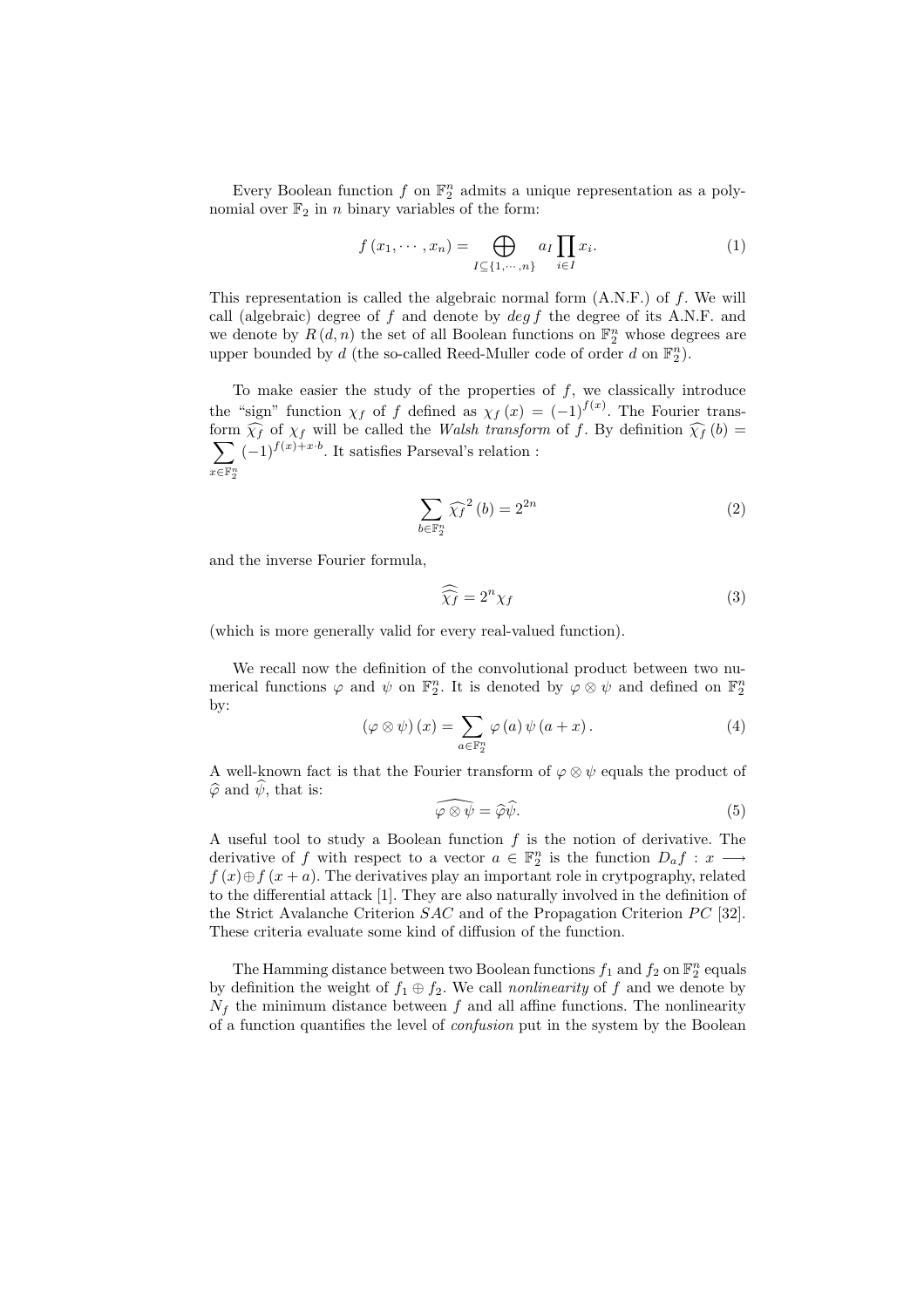function. Cryptographic functions used in stream or block ciphers must have high nonlinearities to prevent these systems from linear attacks (see [37, 27]).

For every Boolean function f, the nonlinearity  $N_f$  and the Walsh transform  $\widehat{\chi_f}$  satisfy the relation:

$$
N_f = 2^{n-1} - \frac{1}{2} \max_{b \in \mathbb{F}_2^n} |\widehat{\chi_f}(b)|.
$$
 (6)

Because of Parseval's relation (2),  $N_f$  is upper bounded by  $2^{n-1} - 2^{n/2-1}$ . This bound is tight for every  $n$  even. The functions achieving it are called *bent*. We recall now the different known characterizations of bent functions:

**Proposition 1.** A Boolean function f on  $\mathbb{F}_2^n$  is bent if and only if one of the two following statements is satisfied:

|      | $\forall b \in \mathbb{F}_2^n, \widehat{\chi_f}(b) = \pm 2^{\frac{n}{2}},$ |
|------|----------------------------------------------------------------------------|
|      |                                                                            |
| - 2. | $\forall a \in \mathbb{F}_2^{n*}, W(D_a f) = 2^{n-1}.$                     |
|      |                                                                            |

Thus, derivatives play also a role with respect to the notion of confusion, since they permit a characterization of bent functions; recent results [5] show that they play more generally a role with respect to nonlinearity, even for non-bent functions.

Remark: the notion of bent function being invariant under addition of affine functions, it would be more natural to characterize bent functions by means of their second-order derivatives  $D_a D_b f$  and not by means of their first-order derivatives  $D_a f$  (indeed, the affine functions are those Boolean functions whose second-order derivatives all vanish). This will be done at Proposition 3.

## 3 A characterization of bent functions through their second-order derivatives

In [14], Carlet and Tarannikov introduced the notion of covering sequence of a Boolean function.

**Definition 1.** A covering sequence of a function  $f : \mathbb{F}_2^n \mapsto \mathbb{F}_2$  is any sequence of reals  $\lambda = (\lambda_a)_{a \in \mathbb{F}_2^n}$  such that the real summation  $\sum$  $a \in \mathbb{F}_2^n$  $\lambda_a D_a f$  is equal to a

constant function  $\rho$ . The value of  $\rho$  is called the level of this sequence. If  $\rho \neq 0$ , then we say that the covering sequence is non-trivial.

The next proposition gives complete characterization of the balancedness of Boolean functions by means of their covering sequences.

**Proposition 2.** [14] Any Boolean function f on  $\mathbb{F}_2^n$  is balanced if and only if it admits a non-trivial covering sequence. The same covering sequence – the constant sequence  $1$  – can be taken for all balanced functions. The level of this sequence with respect to any balanced function equals  $2^{n-1}$ .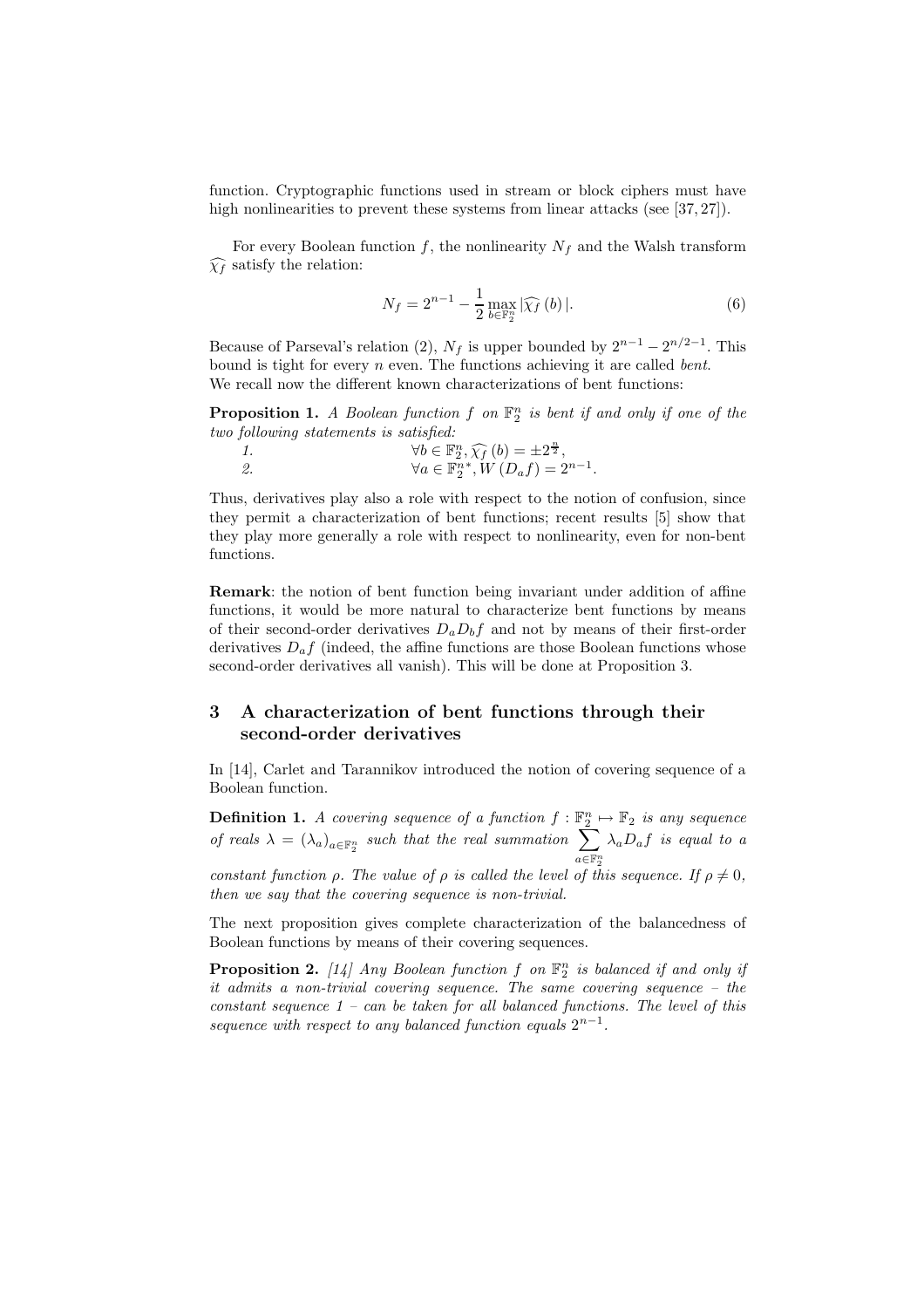We denote the second-order derivatives of f by  $D_a D_b f$ ; we have  $D_a D_b f(x) =$  $f(x) \oplus f(x + a) \oplus f(x + b) \oplus f(x + a + b).$ 

As seen in Proposition 1, all the derivatives  $D_a f$ ,  $a \neq 0$ , of a bent function f are balanced and so, according to Proposition 2, satisfy:

$$
\forall x \in \mathbb{F}_2^n, \ \sum_{b \in \mathbb{F}_2^n} D_b D_a f(x) = 2^{n-1}.
$$

Thus, all bent functions are such that:

$$
\forall x \in \mathbb{F}_2^n, \ \sum_{a,b \in \mathbb{F}_2^n} D_b D_a f(x) = 2^{2n-1} - 2^{n-1},
$$

that is  $\forall x \in \mathbb{F}_2^n$ ,  $\sum_{a,b \in \mathbb{F}_2^n} (-1)^{D_b D_a f(x)} = 2^n$ , since  $(-1)^{D_b D_a f(x)} = 1$  $2D_bD_a f(x)$ .

Let us prove now that this necessary condition is in fact a necessary and sufficient one.

**Proposition 3.** A Boolean function f defined on  $\mathbb{F}_2^n$  is bent if and only if:

$$
\forall x \in \mathbb{F}_2^n, \sum_{a,b \in \mathbb{F}_2^n} (-1)^{D_a D_b f(x)} = 2^n. \tag{7}
$$

*Proof.* Set  $\theta = 2^n$ . A Boolean function f satisfies:

$$
\forall x \in \mathbb{F}_2^n, \sum_{a,b \in \mathbb{F}_2^n} (-1)^{D_a D_b f(x)} = \theta
$$

if and only if

$$
\forall x \in \mathbb{F}_2^n, \sum_{a,b \in \mathbb{F}_2^n} (-1)^{f(x+a)+f(x+b)+f(x+a+b)} = \theta(-1)^{f(x)},
$$

or equivalently:

$$
\forall x \in \mathbb{F}_2^n, \sum_{a,b \in \mathbb{F}_2^n} (-1)^{f(a)+f(b)+f(x+a+b)} = \theta(-1)^{f(x)},
$$

which can be rewritten using the convolutional product in the form

$$
\chi_f\otimes \chi_f\otimes \chi_f=\theta\,\,\chi_f.
$$

According to the bijectivity of the Fourier transform and according to Relation (5), this is equivalent to :

$$
\forall u \in \mathbb{F}_2^n, \ \widehat{\chi_f}^3(u) = \theta \ \widehat{\chi_f}(u).
$$

Thus, we have  $\sum_{a,b\in\mathbb{F}_2^n} (-1)^{D_a D_b f(x)} = \theta$  if and only if, for every  $u \in \mathbb{F}_2^n$ ,  $\widehat{\chi}_f(u)$ equals  $\pm\sqrt{\theta}$  or 0. Since  $\theta = 2^n$  and according to Parseval's relation (2), the value 0 is then never achieved by  $\widehat{\chi}_f$ .

Since we could characterize those Boolean functions satisfying relation (7) as the bent functions, a natural idea is to try to characterize similarly those Boolean functions such that

$$
\forall x \in \mathbb{F}_2^n, \sum_{a,b \in \mathbb{F}_2^n} (-1)^{D_a D_b f(x)} = \theta \tag{8}
$$

where  $\theta$  is no more necessarily equal to  $2^n$ .

We shall see that this relation characterizes the class of plateaued functions.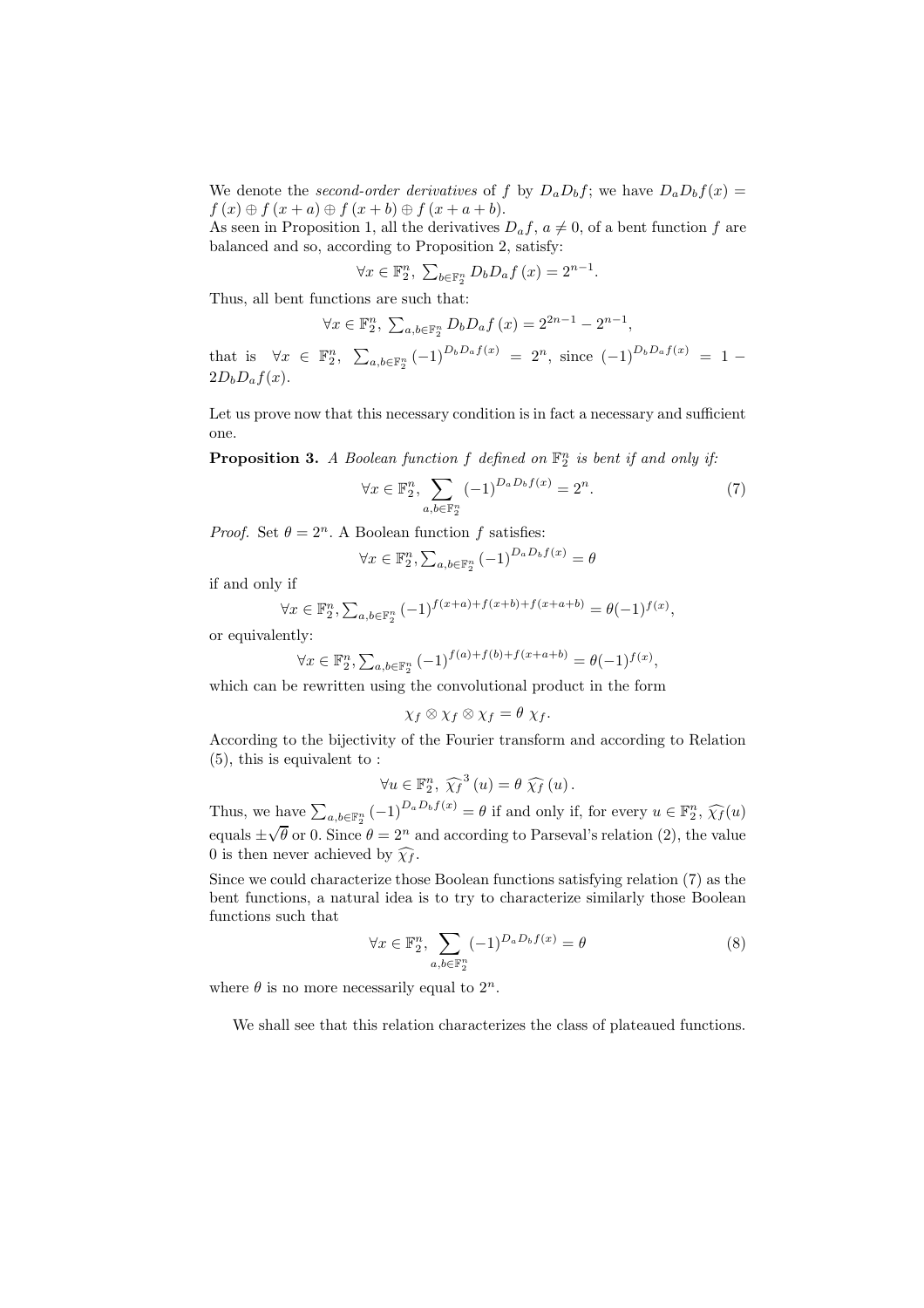# 4 Characterization of plateaued functions through their second-order derivatives

## 4.1 Plateaued functions

A Boolean function  $f : \mathbb{F}_2^n \mapsto \mathbb{F}_2$  is said to be plateaued if its Walsh transform  $\widehat{\chi}_f$ only takes the three values 0 and  $\pm \lambda$ , where  $\lambda$  is some positive integer. We shall call  $\lambda$  the *amplitude* of the plateaued function. Because of Parseval's relation,  $\lambda$ cannot be null and must be a power  $2^r$  with  $r \geq n/2$ .

Clearly, the nonlinearity  $N_f$  of a plateaued function of amplitude  $\lambda$  equals  $2^{n-1} - \frac{\lambda}{2}$ .

These functions have been studied by many researchers in sequence design when they studied the cross-correlation between  $m$ -sequences and their decimations by an integer d (cf. Annex A.2) and by Canteaut, Carlet, Charpin and Fontaine [5, 6]. In the standard model of stream ciphers, a Boolean function is used to combine the outputs of  $n$  linear feedback shift registers. To resist divide-and-conquer attacks, called correlation attacks, this function called combining function, has to be balanced and to stay balanced if any  $m$  of the inputs are fixed. This property, called correlation-immunity, can be characterized by means of the Fourier transform :

**Proposition 4** ([38]). A Boolean function f on  $\mathbb{F}_2^n$  is m-th order correlation immune if and only if its Walsh transform  $\widehat{\chi_f}$  satisfies  $\widehat{\chi_f}(u) = 0$  for every vector u in  $\mathbb{F}_2^n$  such that  $1 \leq w_H(u) \leq m$ , where  $w_H$  denotes the Hamming weight. Balanced mth-order correlation-immune functions are called m-resilient.

As proved in  $[34]$ ,  $[36]$  and  $[41]$ , the resiliency order m of a Boolean function defined on  $\mathbb{F}_2^n$  and its nonlinearity satisfy the relation  $N_f \leq 2^{n-1} - 2^{m+1}$ . Thus, the resiliency order m is upper bounded by  $\log_2(2^{n-1} - N_f)$  -1. Moreover, Sarkar and Maitra have shown in [34] that the values of the Walsh Transform of an n-variable, m-resilient (resp. m-th order correlation-immune) function are divisible by  $2^{m+2}$  (resp.  $2^{m+1}$ ) if  $m \leq n-2$ . Thus, if an *m*-resilient function achieves nonlinearity  $2^{n-1} - 2^{m+1}$ , then the function is plateaued. Indeed, according to Relation (6), the value of  $\max_{b \in \mathbb{F}_2^n} |\widehat{\chi}_f(b)|$  equals  $2^{m+2}$ . By applying Relation (6) again, we see that the nonlinearity of plateaued functions with amplitude  $\lambda = 2^r$  being equal to  $2^{n-1} - 2^{r-1}$ , their resiliency order is upper bounded by  $r - 2$ . A function whose nonlinearity and resiliency order are respectively  $2^{n-1} - 2^{r-1}$  and  $r - 2$  is a good candidate to be used in stream ciphers, since it gives a best possible tradeoff between resiliency and nonlinearity (and it has then also maximum possible algebraic degree, cf. [36]). Tarannikov and other authors exhibited some functions with non-linearity  $N_f = 2^{n-1} - 2^{r-1}$  and resiliency order achieving the bound  $r - 2$ .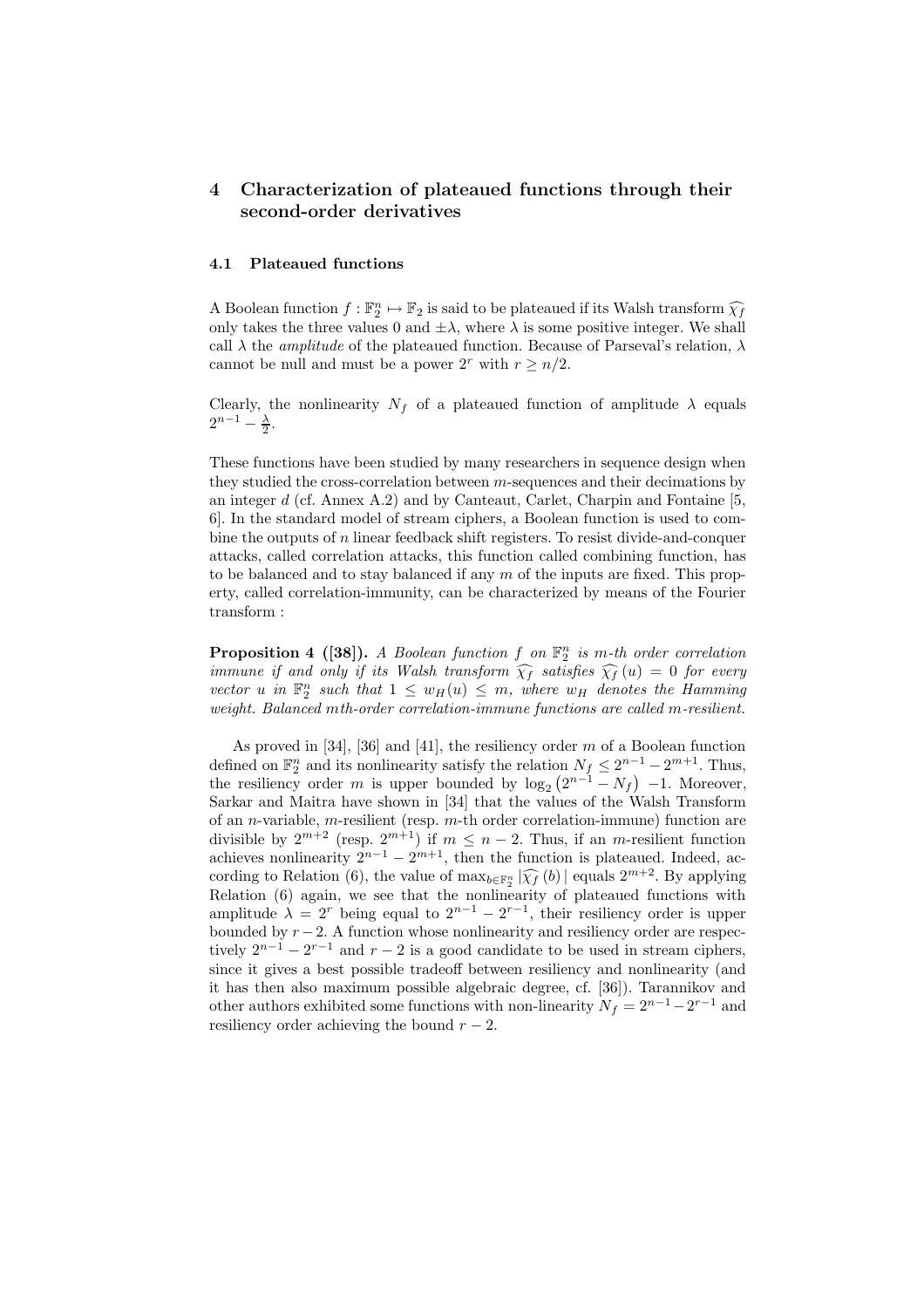#### 4.2 The characterization

The proof of Proposition 3 (except its last sentence) extends straightforwardly to any value of  $\theta$ :

**Theorem 1.** A Boolean function f is plateaued on  $\mathbb{F}_2^n$  if and only if there exists  $\theta$  such that for every  $x \in \mathbb{F}_2^n$ ,  $\sum_{a,b \in \mathbb{F}_2^n} (-1)^{D_a D_b f(x)} = \theta$ . If this condition is satisfied, then the amplitude of the plateaued function f equals  $\sqrt{\theta}$ , and  $\theta$  is a power of 2 whose exponent is even and greater than or equal to n.

## Remark:

1. The fact that quadratic functions are plateaued is a direct consequence of Theorem 1, since their second-order derivatives are constant. And Theorem 1 gives more insight on the relationship between the nonlinearity of a quadratic function and the number of its nonzero second-order derivatives.

2. The second-order derivatives of Boolean functions of degree 3 being affine, Theorem 1 shows a relationship between the ability of constructing plateaued functions of degree 3 and producing sets of affine hyperplanes which are multicoverings of  $\mathbb{F}_2^n$ .

In the next section, we present the different existing ways to construct plateaued functions. By identifying their drawbacks we motivate the search for new classes and exhibit one.

## 5 Known constructions of plateaued functions

In this section, we investigate the known constructions of Boolean functions and we determine precisely which ones allow us to obtain plateaued functions (for completeness, we list in Appendix A.2 the plateaued functions constructed in sequence designs).

## 5.1 Maiorana-McFarland's functions as well as others

We recall the primary contructions, in which one does not suppose the existence of previously defined functions to define new ones (see Appendix A.1 for secondary constructions).

All affine functions are plateaued, but they have null nonlinearity. All quadratic functions are also plateaued, but they are improper for cryptographic use because of their low degree (see [25, 26]).

The two main primary constructions of bent functions are given by Dillon [17] and McFarland [29] and lead to the classes called respectively  $PS_{ap}$  and Maiorana-McFarland.

For any integer n, a function in  $PS_{ap}$  takes the form  $g(\frac{x}{y})$   $(\frac{x}{y} = 0$  if  $x = 0$ or  $y = 0$ ) where x and y belong to  $\mathbb{F}_2^{\frac{n}{2}}$ , the Galois Field of order  $2^{\frac{n}{2}}$ , and g is a balanced Boolean function on  $\mathbb{F}_2^{\frac{n}{2}}$ . We have checked that one cannot derive from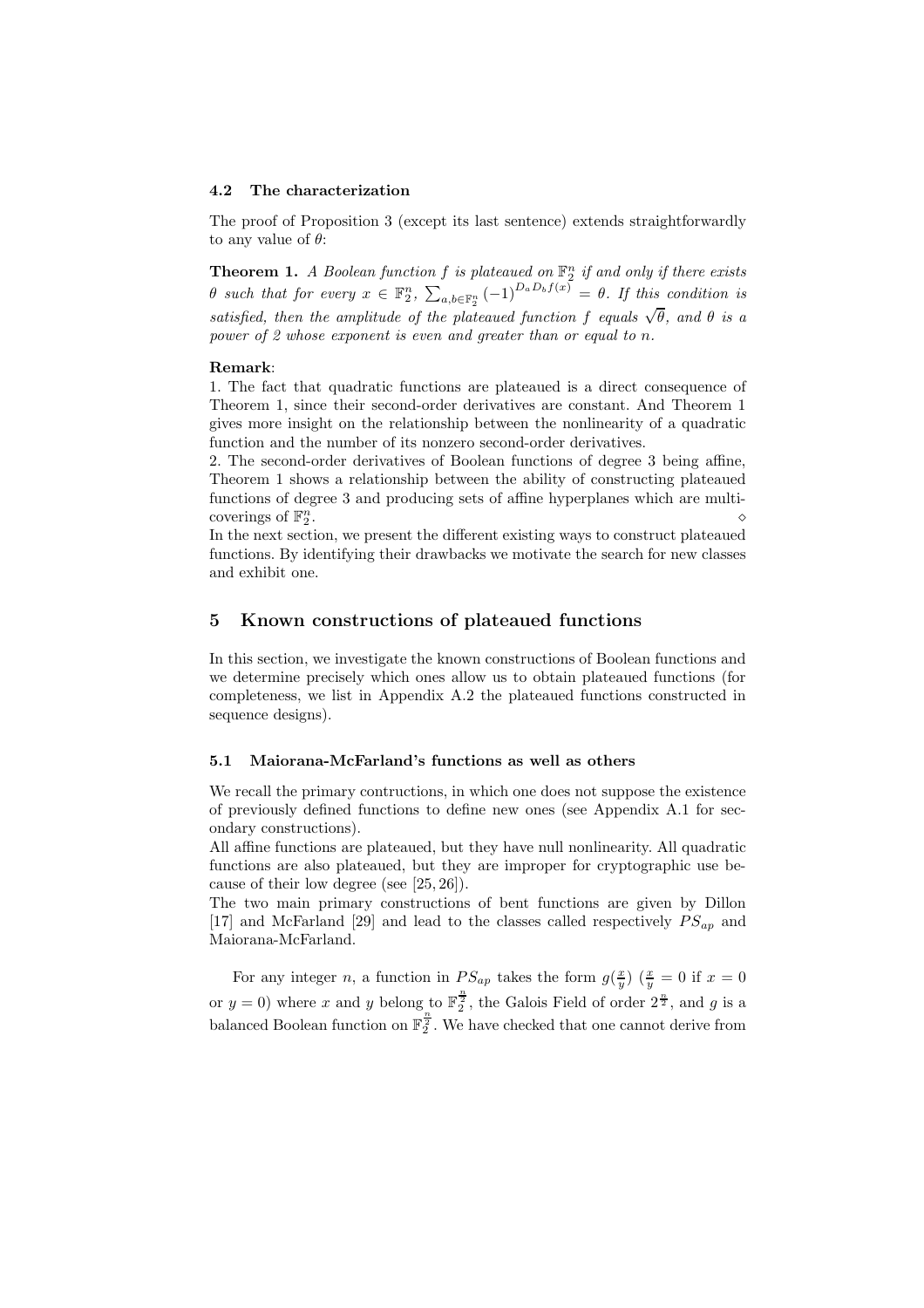$PS_{ap}$  a construction of plateaued functions by choosing g non-balanced instead of balanced.

Camion et al. generalized in [3] the class of Maiorana Mc-Farland's functions. We shall call  $\mathcal M$  the generalized class defined as follows:

**Definition 2.** Class M is the set of functions  $f_{\phi,h}$  which can be written in the form:

$$
f_{\phi,h}(x,y) = x \cdot \phi(y) \oplus h(y) \tag{9}
$$

where r and s are any positive integers,  $n = r + s$ ,  $\phi$  is any function from  $\mathbb{F}_2^s$ into  $\mathbb{F}_2^r$  and h is any Boolean function on  $\mathbb{F}_2^s$ .

Notice that for  $r = 1$ , we obtain all Boolean functions on  $\mathbb{F}_2^n$ .

Let  $f_{\phi,h}$  be a function in M. For any pair  $(a,b) \in \mathbb{F}_2^r \times \mathbb{F}_2^s$ , the value at  $(a,b)$  of the Walsh transform  $\widehat{\chi_{f_{\phi,h}}}$  of  $f_{\phi,h}$  equals  $2^r \sum_{y \in \phi^{-1}(a)} (-1)^{b \cdot y + h(y)}$ . Then  $f_{\phi,h}$ is plateaued if and only if  $\sum_{y \in \phi^{-1}(a)} (-1)^{b \cdot y + h(y)}$  takes three values 0 and  $\pm \lambda$ when  $(a, b)$  ranges over  $\mathbb{F}_2^r \times \mathbb{F}_2^s$ . The following proposition gives two sufficient conditions to ensure that a given function  $f_{\phi,h}$  in M is plateaued.

**Proposition 5.** Let  $f_{\phi,h}$  be a function defined on  $\mathbb{F}_2^r \times \mathbb{F}_2^s$  and belonging to M. If  $\phi$  is injective (resp. takes exactly 2 times each value of Im ( $\phi$ )), then  $f_{\phi,h}$  is plateaued of amplitude  $2^r$  (resp.  $2^{r+1}$ ).

*Proof.* If  $\phi$  is injective, then every pre-image by  $\phi$  has cardinality 1 or 0. This implies that  $\widehat{\chi_{f_{\phi,h}}}(a, b)$  is null if  $\phi^{-1}(a) = \emptyset$  and equals  $2^r (-1)^{b \cdot \phi^{-1}(a) + h \circ \phi^{-1}(a)}$ otherwise. We deduce that  $f_{\phi,h}$  is plateaued of amplitude  $2^r$ .

If  $\phi$  is two-to-one, i.e. takes exactly 2 times each value of  $Im(\phi)$ , then  $\phi^{-1}(a)$  has cardinality 2 or 0. Let a be an element of  $\mathbb{F}_2^r$  such that  $\#\phi^{-1}(a) = 2$ , we denote by  $\{y_1, y_2\}$  the set  $\phi^{-1}(a)$ . Then, for any  $b \in \mathbb{F}_2^s$ ,  $2^r \sum_{y \in \phi^{-1}(a)} (-1)^{b \cdot y + h(y)}$ equals to  $2^r[(-1)^{b\cdot y_1+h(y_1)}+(-1)^{b\cdot y_2+h(y_2)}]$  which is either 0 or  $\pm 2^{r+1}$ .

We shall denote by  $\mathcal{M}_i$  the class of plateaued functions of amplitude  $2^i$  obtained by applying Proposition 5 ( $i = r$  in the first case and  $i = r + 1$  in the second). We study now the conditions in which we can achieve best tradeoff between resiliency and nonlinearity.

**Proposition 6.** Let  $f_{\phi,g}$  be a Maiorana-McFarland function on  $\mathbb{F}_2^r \times \mathbb{F}_2^s$ . Let k denote the minimum Hamming weight of elements of  $\phi(\mathbb{F}_2^s)$ . If  $\overline{\phi}$  is injective, the resiliency order m of  $f_{\phi,g}$  equals  $k-1$  and k is upper bounded by  $\max\{t \in$  $\mathbb{N}; \sum_{i=0}^t \binom{r}{i} \leq 2^r - 2^s \} + 1.$  If  $\phi$  is two-to-one, then the resiliency order m of  $f_{\phi,g}$ is either equal to k or to  $k-1$  and k is upper bounded by  $\max\{t \in \mathbb{N}; \sum_{i=0}^{t} {r \choose i} \le$  $2^r - 2^{s-1}$  + 1.

A drawback of Maiorana-McFarland functions is that their restrictions obtained by keeping  $y$  constant in their input are affine. Affine functions being cryptographically weak functions, there is a risk that this property be used in attacks. Moreover, Maiorana-McFarland functions having high divisibilities of their Fourier and Walsh spectra, there is also a risk that this property be used in attacks as it is used in [15] to attack block ciphers.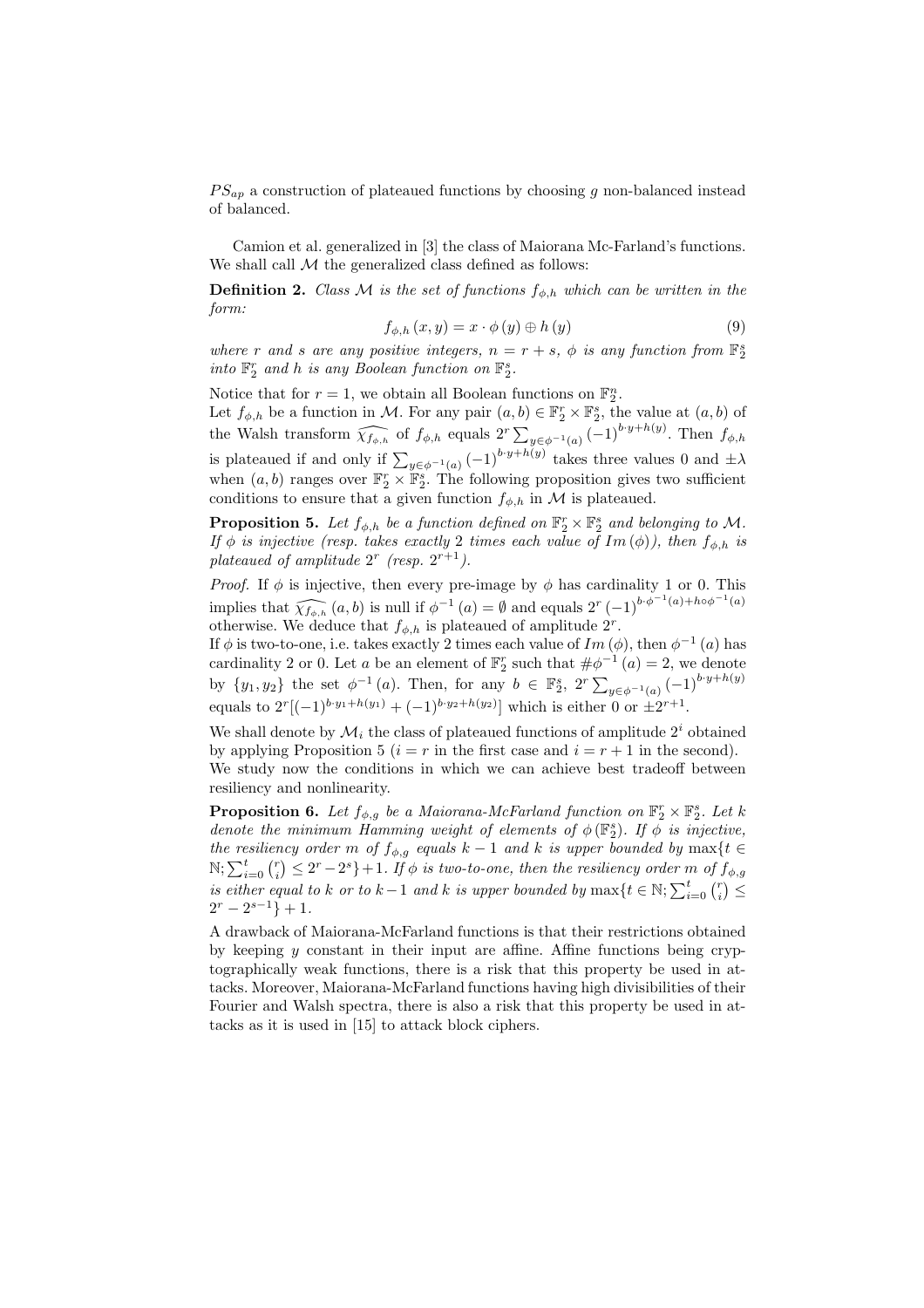#### 5.2 On Zhang and Zheng's class of plateaued functions

In [40], Zhang and Zheng introduce a subclass of the class of plateaued functions whose elements are not partially bent. We show that these functions belong to class  $M$  and satisfy the hypothesis of Proposition 5.

Before presenting the construction of Zhang and Zheng, we recall that the truth table of any Boolean function  $f$  on  $\mathbb{F}_2^n$  results in the binary word of length  $2^n$  defined by  $(f(\alpha_0), f(\alpha_1), \cdots, f(\alpha_{2^n-1}))$  where  $\alpha_0 = (0, 0, \cdots, 0)$ ,  $\ldots, \alpha_{2^{n-1}-1} = (1, 1, \cdots, 1)$ . If  $\xi_i$  and  $\xi_j$  are two binary words of length  $2^n$ , we denote by  $\xi_i \xi_j$  the word of length  $2^{n+1}$  resulting from their concatenation. We recall now the proposition of Zheng and Zhang leading to their "new" class of plateaued functions.

**Proposition 7.** [40] Let t and k be two integers such that  $k < 2^t < 2^k$  and let  $E \subseteq \mathbb{F}_2^k$  be a subset of  $2^t$  elements such that any linear non null function on  $\mathbb{F}_2^k$ is not constant on E. For every element  $e_i$  of E, let  $\xi_i$  denote the truth table of the linear function  $x \mapsto x \cdot e_i$  on  $\mathbb{F}_2^k$ . Then, the Boolean function f on  $\mathbb{F}_2^{k+t}$ having  $\xi_0 \xi_1 \cdots \xi_{2^t-1}$  for truth table is plateaued on  $\mathbb{F}_2^{k+t}$  and its amplitude equals  $2^k$ .

Viewed as binary vectors of length  $2^{k+t}$ , plateaued functions constructed in such a way are concatenations of distinct linear functions. We deduce that the functions constructed in Proposition 7 belong to  $\mathcal M$  and satisfy the first hypothesis of Proposition 5. Indeed, for any subset  $E \subseteq \mathbb{F}_2^k$  of  $2^t$  elements, one can define an injective function  $\phi$  from  $\mathbb{F}_2^t$  into  $\mathbb{F}_2^k$  such that  $\phi(\mathbb{F}_2^t) = E$ : the function  $f$  associated to  $E$  in Proposition 7 can be rewritten on the product space  $\mathbb{F}_2^k \times \mathbb{F}_2^t$  in the form  $f(x, y) = x \cdot \phi(y)$ . Moreover, we notice that the condition  $k < 2<sup>t</sup>$  and the condition on E are not necessary to insure that f is plateaued since one only uses the fact that the cardinality of  $E$  is a power of 2 to rewrite f as an element of  $\mathcal{M}_k$ .

### 5.3 A recent class

A construction generalizing construction  $\mathcal M$  and avoiding the drawback that these functions are the concatenations of affine functions was proposed in [12]. We shall denote it by  $\mathcal{M}'$ . The functions it produces are concatenations of quadratic functions (i.e. functions of degrees at most 2) instead of affine functions.

**Definition 3.** Let n and r be positive integers such that  $r < n$ . Denote the integer part  $\lfloor \frac{r}{2} \rfloor$  by t and  $n-r$  by s. Let  $\psi$  be a mapping from  $\mathbb{F}_2^s$  to  $\mathbb{F}_2^t$  and let  $\psi_1, \dots, \psi_t$  be its coordinate functions. Let  $\phi$  be a mapping from  $\mathbb{F}_2^s$  to  $\mathbb{F}_2^r$  and let  $\phi_1, \dots, \phi_r$  be its coordinate functions. Let g be a Boolean function on  $\mathbb{F}_2^s$ . The function  $f_{\psi,\phi,g}$  is defined on  $\mathbb{F}_2^n = \mathbb{F}_2^r \times \mathbb{F}_2^s$  as

$$
f_{\psi,\phi,g}(x,y) = \bigoplus_{i=1}^t x_{2i-1}x_{2i}\psi_i(y) \oplus x \cdot \phi(y) \oplus g(y); \ x \in \mathbb{F}_2^r, \ y \in \mathbb{F}_2^s.
$$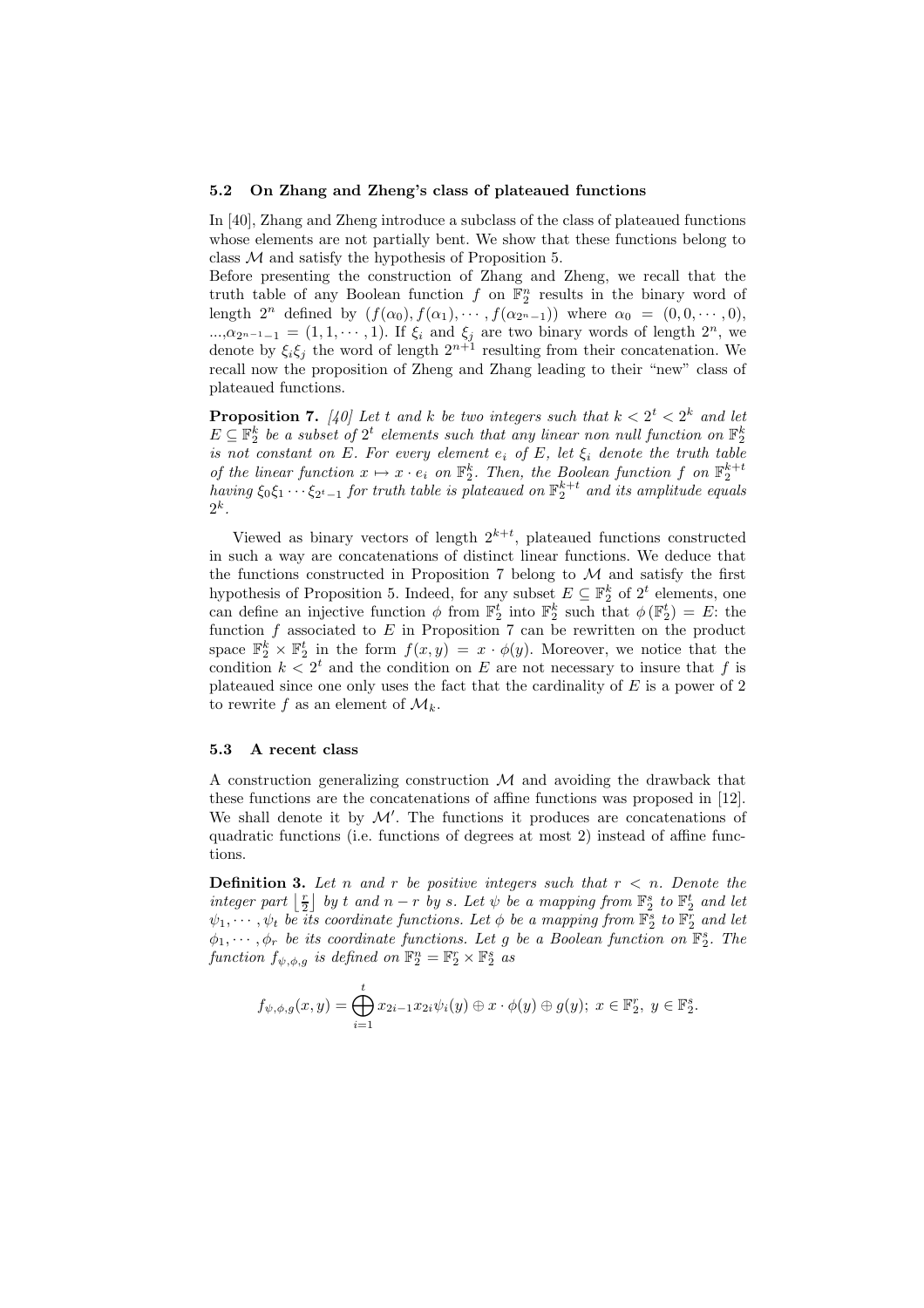Maiorana-McFarland's functions correspond to the case where  $\psi$  is the null mapping. The following theorem is proved in [12].

**Theorem 2.** Let  $f_{\psi,\phi,g}$  be defined as in Definition 3. Then for every  $a \in \mathbb{F}_2^r$ and every  $b \in \mathbb{F}_2^s$  we have

$$
\widehat{\chi_{f_{\psi,\phi,g}}}(a,b) = \sum_{y \in E_a} 2^{r-w_H(\psi(y))} (-1)^{\sum_{i=1}^t (\phi_{2i-1}(y) + a_{2i-1})(\phi_{2i}(y) + a_{2i}) + g(y) + y \cdot b},
$$

where  $E_a$  is the superset of  $\phi^{-1}(a)$  equal if r is even to

$$
\left\{y\in\mathbb{F}_2^s/\ \forall i\leq t,\, \psi_i(y)=0\Rightarrow \left(\phi_{2i-1}(y)=a_{2i-1}\ \text{ and } \phi_{2i}(y)=a_{2i}\right)\right\},
$$

and if r is odd to

$$
\left\{y\in\mathbb{F}_2^s/\left\{\begin{matrix} \forall i\leq t,\,\psi_i(y)=0\Rightarrow(\phi_{2i-1}(y)=a_{2i-1}\,\,and\,\,\phi_{2i}(y)=a_{2i})\\ \phi_r(y)=a_r\end{matrix}\right\}\right\}.
$$

We deduce straightfowardly:

**Proposition 8.** Let  $f_{\psi,\phi,q}$  be defined as in Definition 3. If  $\psi$  has constant weight and if  $E_a$  has size 0 or 1 for every a (respectively 0 or 2 for every a), then  $f_{\psi,\phi,q}$ is plateaued.

Thus, this construction easily allows us to obtain plateaued functions. A sufficient condition for  $f_{\psi,\phi,g}$  being m-resilient is given in [12], as well as examples of functions achieving good tradeoffs between resiliency and nonlinearity. It seems difficult to give numerous such examples, all the more if we add this condition that  $E_a$  has size 0 or 1 (or 0 or 2) for every a. So, searching for other constructions still seems to be necessary. Notice that the examples given in [12] of functions  $f_{\psi,\phi,g}$  having nonlinearities of the form  $2^{n-1} - 2^i - 2^j$  with  $i \neq j$  (the m-resilient functions achieving best possible nonlinearities, with  $m \leq n/2 - 2$ must have such nonlinearities, at least if  $n$  is even) cannot be plateaued.

# 6 A new construction of Boolean functions leading to two classes of plateaued functions

Functions  $f_{\psi,\phi,g}$  in the class M' are built as the concatenations of quadratic functions chosen in such a way that we can efficiently compute their Walsh spectra. The aim of this section is to present another way of concatenating quadratic functions, whose Walsh spectra can also be efficiently computed. As in the cases of the functions  $f_{\phi,g}$  and  $f_{\psi,\phi,g}$ , the definition of the new class shall lead to two sufficient conditions implying two constructions of plateaued functions.

The quadratic functions we shall concatenate are those functions whose associated symplectic forms (cf. [35]) have rank at most 2: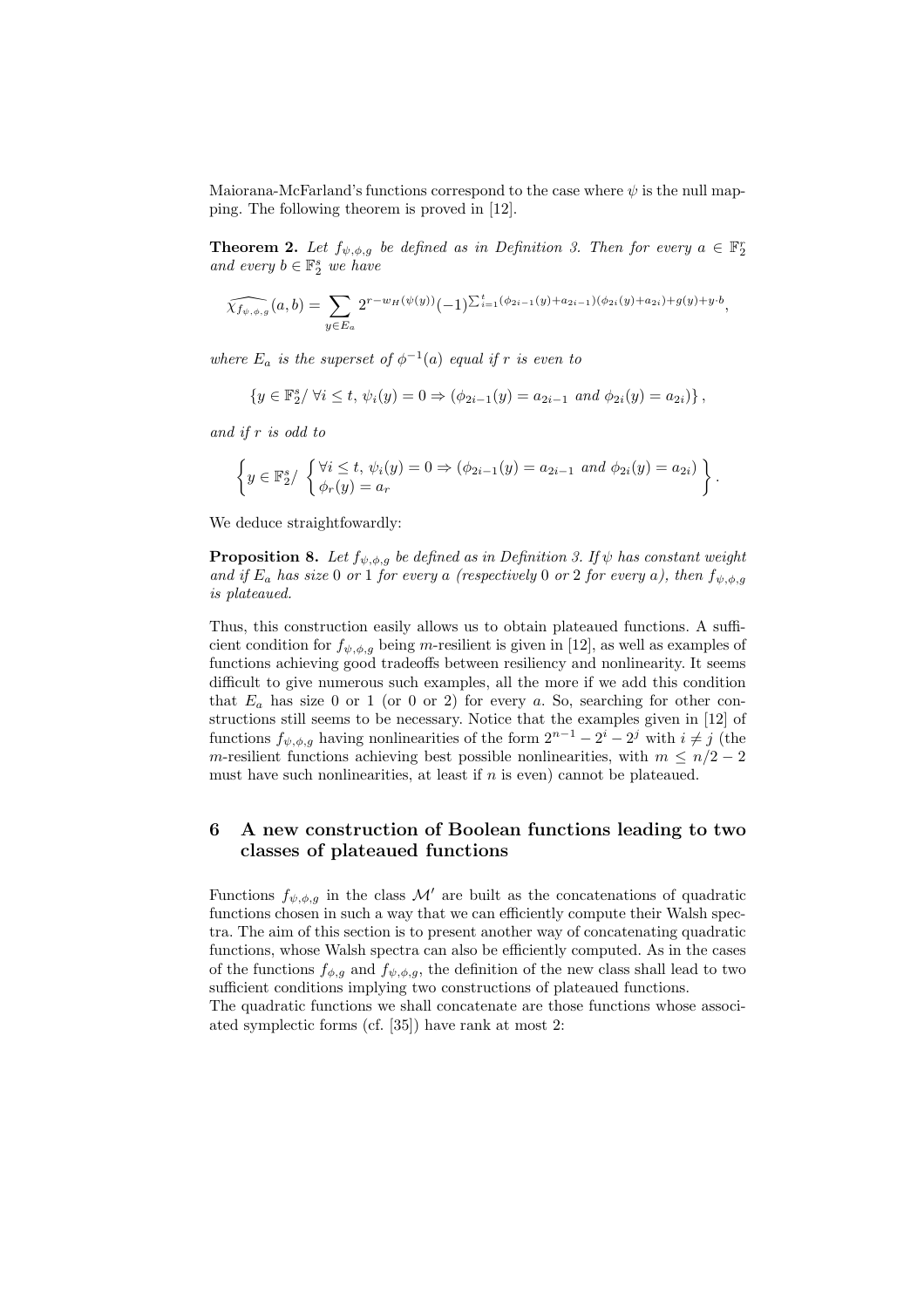**Lemma 1.** Let r be a positive integer and let f be any Boolean function on  $\mathbb{F}_2^r$  of the form  $(u \cdot x)(v \cdot x) \oplus w \cdot x$ , where u, v and w are three vectors in  $\mathbb{F}_2^r$ . Assume first that u and v are linearly independent (i.e.  $u \neq 0, v \neq 0$  and  $u \neq v$ ). Then f is balanced if and only if w does not belong to the vectorspace  $\langle u, v \rangle =$  $\{0, u, v, u + v\}$  spanned by u and v. If  $w \in \{0, u, v\}$ , then  $\sum_{x \in \mathbb{F}_2^r} (-1)^{f(x)}$  equals  $2^{r-1}$ , and if  $w = u + v$ , then it equals  $-2^{r-1}$ .

Assume now that u and v are linearly dependent. If  $(u = 0 \text{ or } v = 0)$  and  $w = 0$ or if  $u = v = w$ , then  $\sum_{x \in \mathbb{F}_2^r} (-1)^{f(x)}$  equals 2<sup>r</sup>. Otherwise,  $\sum_{x \in \mathbb{F}_2^r} (-1)^{f(x)}$  is null.

#### Proof

Assume first that  $u$  and  $v$  are linearly independent. We have

$$
\sum_{x \in \mathbb{F}_2^r} (-1)^{f(x)} = \sum_{x \in u^\perp} (-1)^{w \cdot x} + \sum_{x \in (u^\perp)^c} (-1)^{(w+v) \cdot x}.
$$

The sum  $\sum_{x\in u^{\perp}}(-1)^{w\cdot x}$  is null if  $w\neq 0$  and  $w\neq u$ . The sum  $\sum_{x\in (u^{\perp})^c}(-1)^{(w+v)\cdot x}$ is null if  $w \neq v$  and  $w \neq u + v$ . Hence if w does not belong to the vectorspace  $\{0, u, v, u+v\}$ , then  $\sum_{x \in \mathbb{F}_2^r} (-1)^{f(x)}$  is null, and thus f is balanced. It is a simple matter to see that if  $w \in \{0, u, v\}$ , then  $\sum_{x \in \mathbb{F}_2^r} (-1)^{f(x)}$  equals  $2^{r-1}$  and that if  $w = u + v$  then it equals  $-2^{r-1}$ .

Assume now that u and v are linearly dependent. Then f is linear. If  $u = 0$  or  $v = 0$  then f is null if and only if  $w = 0$ . If  $u = v \neq 0$  then f is null if and only if w equals  $u$ . If  $f$  is not null, then it is balanced.

**Remark:** If  $v \neq 0$  and if u, v are linearly dependent (i.e.  $u = 0$  or  $u = v$ ), then the sum  $\sum_{x \in \mathbb{F}_2^r} (-1)^{f(x)}$  equals  $2^r$  if and only if  $w = u$ . This observation will be useful for Proposition 9 and Corollary 2 below.

We concatenate now the functions studied in Lemma 1 and their complements :

**Definition 4.** We call  $Q$  the class of all Boolean functions  $f$  of the form

$$
\forall (x,y) \in \mathbb{F}_2^r \times \mathbb{F}_2^s, f_{\phi_1, \phi_2, \phi_3, g}(x,y) = (x \cdot \phi_1(y))(x \cdot \phi_2(y)) \oplus x \cdot \phi_3(y) \oplus g(y)
$$

where  $\phi_1$ ,  $\phi_2$  and  $\phi_3$  are three functions from  $\mathbb{F}_2^s$  into  $\mathbb{F}_2^r$  and g is any Boolean function on  $\mathbb{F}_2^s$ .

## Remark:

1. Class  ${\mathcal Q}$  has a simpler definition than the class  ${\mathcal M}'$  recalled at subsection 5.3. And we shall see that its Walsh spectrum is also simpler to compute. Notice that its size  $[(2^r)^{2^s}]^3 \times 2^{2^s} = 2^{(3r+1)2^s}$  is larger than the size  $[2^{2^s}]^t \times (2^r)^{2^s} \times 2^{2^s} =$  $2^{(t+r+1)2^s}$  (where  $t=\lfloor \frac{r}{2} \rfloor$ ) of  $\mathcal{M}'$ .

2. The bent functions constructed in [11] (cf. Proposition 4) belong to class  $Q \diamond$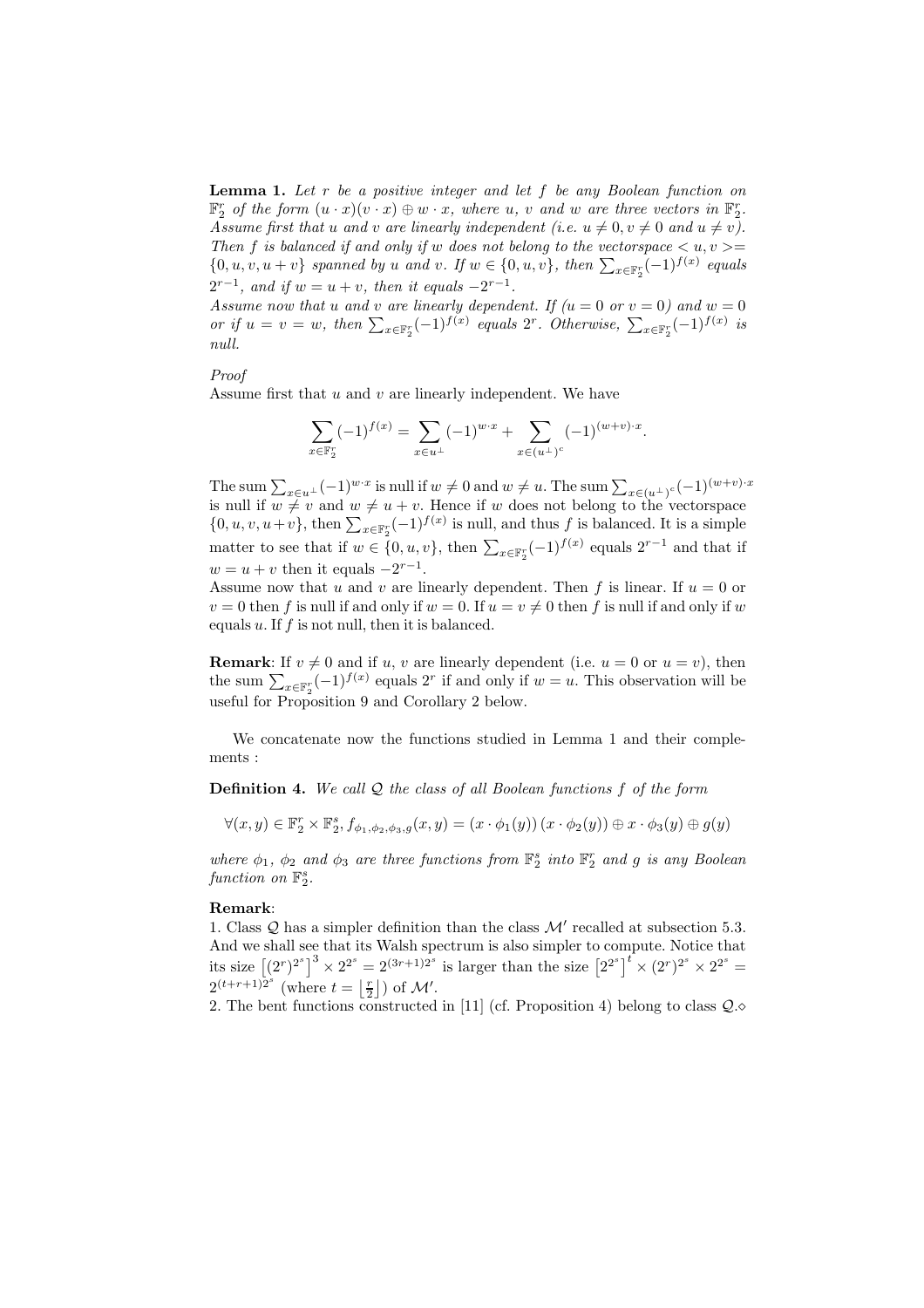The restrictions of  $f_{\phi_1,\phi_2,\phi_3,g}$  obtained by fixing y in its input being quadratic functions of the form  $(u \cdot x)(v \cdot x) \oplus w \cdot x$ , as a direct consequence of Lemma 1 we have:

**Proposition 9.** Let  $f_{\phi_1, \phi_2, \phi_3, g}$  be a function in Q such that  $\phi_2(y) \neq 0$  for every  $y \in \mathbb{F}_2^s$ . Let E be the set of all  $y \in \mathbb{F}_2^s$  such that the vectors  $\phi_1(y)$  and  $\phi_2(y)$  are linearly independent. Then, for every  $a \in \mathbb{F}_2^r$  and every  $b \in \mathbb{F}_2^s$ ,  $\widehat{\chi_{f_{\phi_1,\phi_2,\phi_3,g}}}(a, b)$ equals

$$
2^{r-1} \sum_{\substack{y \in E; \\ \phi_3(y) + a \in \{0, \phi_1(y), \phi_2(y)\}}} (-1)^{g(y) + b \cdot y} - 2^{r-1} \sum_{\substack{y \in E; \\ \phi_3(y) + a = \phi_1(y) + \phi_2(y) \\ y \in \mathbb{F}_2^s \setminus E; \\ \phi_3(y) + a = \phi_1(y)}} (-1)^{g(y) + b \cdot y}.
$$

### 6.1 Two constructions of plateaued functions in Q

We deduce from Proposition 9 two sufficient conditions to insure that an element in Q is plateaued. These conditions are used to construct two new classes  $\mathcal{Q}_1$ and  $\mathcal{Q}_2$  of plateaued functions.

**Corollary 1.** Let  $f_{\phi_1,\phi_2,\phi_3,g}$  be defined as in Definition 4. Assume that, for every  $y \in \mathbb{F}_2^s$ , the vectors  $\phi_1(y)$  and  $\phi_2(y)$  are linearly independent. If the 2dimensional flats  $\phi_3(y) + \langle \phi_1(y), \phi_2(y) \rangle$  (where y ranges over  $\mathbb{F}_2^s$ ) are pairwisely disjoint, then  $f_{\phi_1, \phi_2, \phi_3, g}$  is plateaued of amplitude  $2^{r-1}$ .

*Proof.* According to the hypothesis, for every  $a \in \mathbb{F}_2^r$ , there exists at most one vector  $y \in \mathbb{F}_2^s$  such that a is included in  $\phi_3(y) + \langle \phi_1(y), \phi_2(y) \rangle$ . According to Proposition 9,  $\widehat{\chi_{f_{\phi_1,\phi_2,\phi_3,g}}}(a, b)$  equals then 0 or  $\pm 2^{r-1}$  for every  $a \in \mathbb{F}_2^r$  and every  $b \in \mathbb{F}_2^s$ .

Thus, from every family of  $2<sup>s</sup>$  pairwisely disjoint 2-dimensional flats of  $\mathbb{F}_2^r$ , Corollary 1 allows us to derive a plateaued function on  $\mathbb{F}_2^r \times \mathbb{F}_2^s$  belonging to  $\mathcal{Q}$  : for every  $y \in \mathbb{F}_2^s$ , we choose one of these flats and we choose two distinct nonzero elements in its direction. Denote these two elements by  $\phi_1(y)$  and  $\phi_2(y)$  and denote by  $\phi_3(y)$  any element of the same flat. The function  $f_{\phi_1,\phi_2,\phi_3,g}$  satisfies then the hypothesis of Corollary 1. We denote by  $\mathcal{Q}_1$  the class of those plateaued Boolean functions in Q constructed in this way.

Similarly, if for every  $y \in \mathbb{F}_2^s$  the vectors  $\phi_1(y)$  and  $\phi_2(y)$  are linearly independent and if, denoting by  $F_a$  the set  $\{y \in \mathbb{F}_2^s/a \in \phi_3(y) + \langle \phi_1(y), \phi_2(y) \rangle\}$ , the cardinality of  $F_a$  equals 0 or 2 for every  $a \in \mathbb{F}_2^r$ , then  $f_{\phi_1,\phi_2,\phi_3,g}$  is plateaued of amplitude  $2^r$ .

This condition seems more difficult to satisfy than the condition obtained in Corollary 1. But since it leads to an amplitude of  $2<sup>r</sup>$ , we can relax the condition that the vectors  $\phi_1(y)$  and  $\phi_2(y)$  are linearly independent. We obtain :

**Corollary 2.** Let  $f_{\phi_1, \phi_2, \phi_3, g}$  be defined as in Definition 4. Assume that  $\phi_2(y)$  is nonzero for every  $y \in \mathbb{F}_2^s$ . For every  $a \in \mathbb{F}_2^r$ , let  $F'_a$  be the set of all  $y \in \mathbb{F}_2^s$  such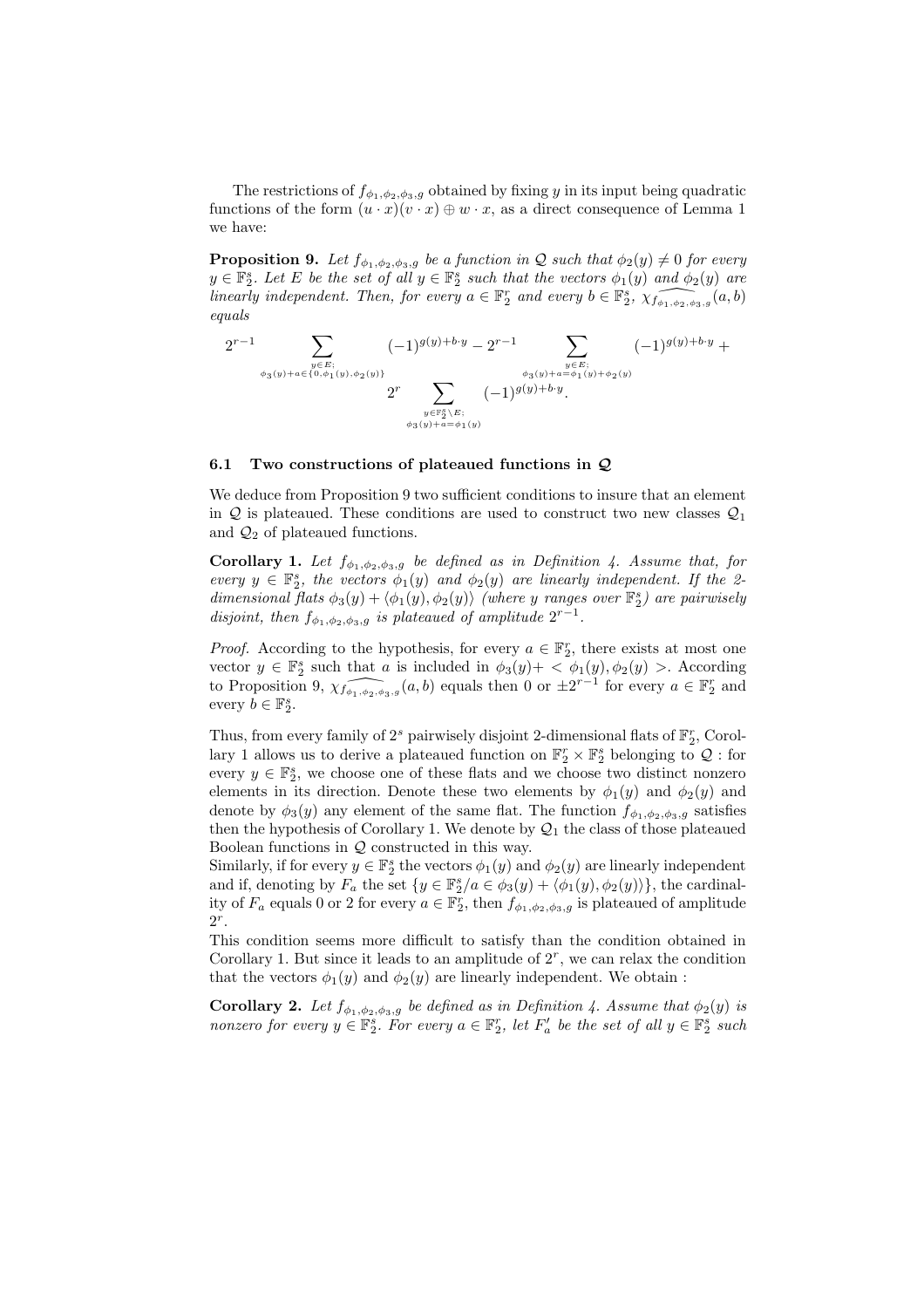that  $\phi_1(y)$  and  $\phi_2(y)$  are linearly independent and such that a belongs to the flat  $\phi_3(y) + \langle \phi_1(y), \phi_2(y) \rangle$ . Let  $F''_a$  be the set of all  $y \in \mathbb{F}_2^s$  such that  $\phi_1(y)$  and  $\phi_2(y)$ are linearly dependent and  $a = \phi_3(y) + \phi_1(y)$ . If, for every  $a \in \mathbb{F}_2^r$ , the number  $\#F'_a + 2\#F''_a$  equals 0 or 2, then  $f_{\phi_1,\phi_2,\phi_3,g}$  is plateaued of amplitude  $2^r$ .

*Proof.* According to the hypothesis, for every  $a \in \mathbb{F}_2^r$ , either  $F''_a = \emptyset$  and the size of  $F'_a$  equals 0 or 2, or  $F'_a = \emptyset$  and  $F''_a$  has size at most 1. Thus,  $f_{\phi_1, \phi_2, \phi_3, g}$  is plateaued of amplitude 2 r , according to Proposition 9.

Corollary 2 leads to a second construction of plateaued functions belonging to Q. Let B and A be two disjoint subsets of  $\mathbb{F}_2^r$  such that  $\#B + 2\#A = 2^s$ . Let  $\mathcal F$ be a family of 2-dimensional flats included in A and such that, for every  $a \in A$ , there exist two 2-dimensional flats of  $\mathcal F$  which contain a. We derive a plateaued function in the following way:

1. To every  $a \in B$ , we associate injectively  $y \in \mathbb{F}_2^s$ , we choose  $\phi_2(y)$  in  $\mathbb{F}_2^r \setminus \{0\}$ ,  $\phi_1(y)$  in  $\{0, \phi_2(y)\}\$ and we set  $\phi_3(y) = a + \phi_1(y)$ .

2. For every  $a \in A$ , we consider the two flats  $F_1$  and  $\mathbb{F}_2$  in  $\mathcal F$  which contain a and we choose injectively two vectors  $y_1$  and  $y_2$  among those of  $\mathbb{F}_2^s$  which have not been chosen at step 1. We choose two distinct nonzero elements in the direction of  $F_1$  (resp.  $\mathbb{F}_2$ ). We denote these elements by  $\phi_1(y_1)$  (resp.  $\phi_1(y_2)$ ) and  $\phi_2(y_1)$ (resp.  $\phi_2(y_2)$ ). We denote by  $\phi_3(y_1)$  (resp.  $\phi_3(y_2)$ ) any element of the same flat. At the end of step 2, every  $y \in \mathbb{F}_2^s$  has been affected a value for  $\phi_1(y)$ ,  $\phi_2(y)$  and  $\phi_3(y)$  and the function  $f_{\phi_1,\phi_2,\phi_3,g}$  satisfies the hypothesis of Corollary 2.

We call  $\mathcal{Q}_2$  the class of those plateaued Boolean functions in  $\mathcal Q$  constructed this way.

## 7 Study of the new classes  $\mathcal{Q}_1$  and  $\mathcal{Q}_2$

### 7.1 Algebraic degree and nonlinearity

In the next proposition, we denote by  $\phi^j$   $(1 \leq j \leq r)$  the j-th component function of any function  $\phi$  from  $\mathbb{F}_2^s$  into  $\mathbb{F}_2^r$ .

**Proposition 10.** The algebraic degree of the function  $f_{\phi_1, \phi_2, \phi_3, g}$  of Q equals

$$
\max(\max_{i,j\leq r} deg(\phi_1^j \phi_2^i \oplus \phi_1^i \phi_2^j) + 2 ; \ \max_{i\leq r} deg(\phi_3^i \oplus \phi_1^i \phi_2^i) + 1 ; deg g). \tag{10}
$$

and is upper bounded by  $2 + s$ .

The degree of  $f_{\phi_1,\phi_2,\phi_3,g}$  equals  $s+2$  if and only if there exists a pair of distinct indices  $\{i, j\}$  such that  $deg(\phi_1^j \phi_2^i \oplus \phi_1^i \phi_2^j) = s$ .

The nonlinearity of any Boolean function of  $\mathcal{Q}_1$  (resp.  $\mathcal{Q}_2$ ) is  $2^{n-1} - 2^{r-2}$ (resp.  $2^{n-1} - 2^{r-1}$ ), according to Equality (6) and to Corollaries 1 and 2.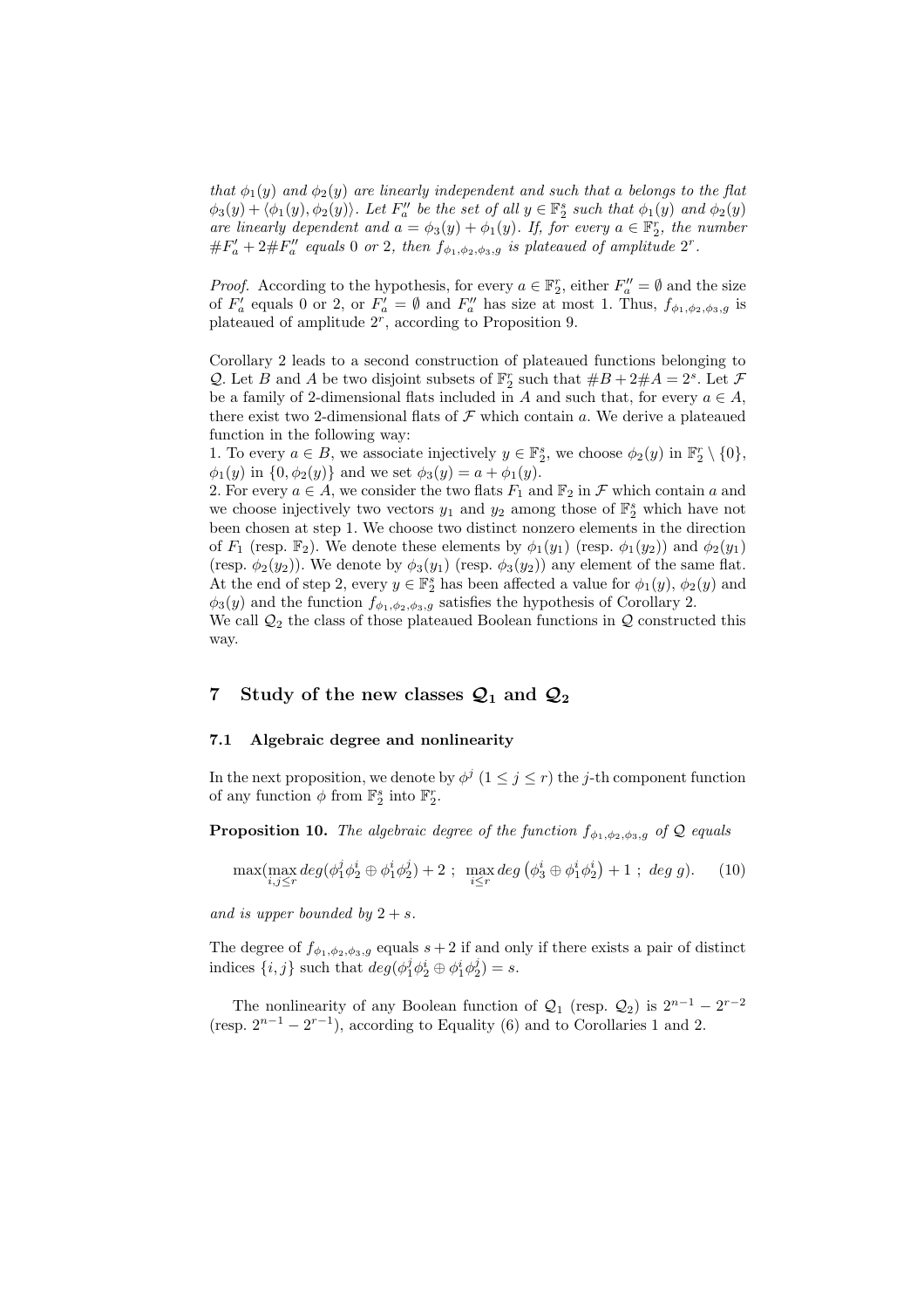#### 7.2 Resiliency

**Proposition 11.** Let  $f_{\phi_1,\phi_2,\phi_3,g}$  be a Boolean function on  $\mathbb{F}_2^r \times \mathbb{F}_2^s$  belonging to  $\mathcal{Q}_1$  and let  $D_1$  denote the set  $\bigcup_{y\in \mathbb{F}_2^s} (\phi_3(y)+\langle \phi_1(y), \phi_2(y)\rangle)$ . Let k be the minimum weight of the elements of  $D_1$ . Then, we have  $k-1 \leq max\{t \in \mathbb{N}; \sum_{i=0}^t {r \choose i} \leq$  $2^r - 2^{s+2}$  and  $f_{\phi_1, \phi_2, \phi_3, g}$  is exactly  $(k-1)$ -resilient.

*Proof.* According to Proposition 9 and to Corollary 1,  $\widehat{\chi_{f_{\phi_1,\phi_2,\phi_3,g}}}(a, b)$  equals  $\pm 2^{r-1}$  if and only if  $a \in D_1$ . If  $(a, b)$  has weight smaller than or equal to  $k-1$ , then a has weight smaller than or equal to  $k - 1$  and does not belong to  $D_1$ : this implies  $\widehat{\chi_{f_{\phi_1,\phi_2,\phi_3,g}}(a, b)} = 0$ . Thus,  $f_{\phi_1,\phi_2,\phi_3,g}$  is at least  $(k-1)$ -resilient. Moreover, suppose that  $f_{\phi_1,\phi_2,\phi_3,g}$  has a resiliency order m larger than or equal to k, then  $\widehat{\chi_{f_{\phi_1,\phi_2,\phi_3,g}}(a,0)} = 0$  for any  $a \in \mathbb{F}_2^r$  having weight k wich contradicts the hypothesis on  $k$  and  $D_1$ . Since, by hypothesis, every word of weight smaller than or equal to  $k-1$  belongs to  $D_1^c$ , and since  $D_1$  is the union of  $2^s$  pairwisely 1 disjoint 2-dimensional flats, we deduce that  $2^r - 2^{s+2} \ge \sum_{i=0}^{k-1} {r \choose i}$  and then  $k-1 \leq max\{t \in \mathbb{N}; \sum_{i=0}^{t} {r \choose i} \leq 2^{r} - 2^{s+2}\}.$ 

As recalled at section 4, for every Boolean function  $f$  on  $\mathbb{F}_2^n$ , the nonlinearity  $N_f$  and the resiliency order m satisfy the relation  $N_f \leq 2^{n-1} - 2^{m+1}$ . When f is plateaued of amplitude  $2^{r-1}$ , this relation implies that m is upper bounded by  $r-3$ . The functions whose nonlinearity and resiliency order equal  $2^{n-1} - 2^{r-2}$ and  $r - 3$  respectively are good candidates to be used in stream ciphers and are proved to be necessarily plateaued by Sarkar and Maitra [34]. For this reason, it would be interesting if  $Q_1$  could contain such functions. The aim of the following corollary is to give a necessary condition, wich must be satisfied by any element of  $Q_1$  having  $2^{r-1}$  for amplitude and  $r-3$  for resiliency order.

Corollary 3. If a Boolean function  $f_{\phi_1,\phi_2,\phi_3,g}$  on  $\mathbb{F}_2^r \times \mathbb{F}_2^s$  belonging to  $\mathcal{Q}_1$ achieves maximum possible resiliency order  $r - 3$ , then s is upper bounded by  $\log_2(r^2+r+2)-3$  and thus have a degree upper bounded by  $\log_2(r^2+r+2)-1 \le$  $\log_2(n^2 + n + 2) - 1.$ 

*Proof.* According to Proposition 11, if  $f_{\phi_1, \phi_2, \phi_3, g}$  is  $(r-3)$ -resilient then  $r-3$  is upper bounded  $max\{t \in \mathbb{N}; \sum_{i=0}^t {r \choose i} \le 2^r - 2^{s+2}\}.$  We deduce that r satisfies  $\sum_{i=0}^{r-3} {r \choose i} \leq 2^r - 2^{s+2}$ . Since  $\sum_{i=0}^{r-3} {r \choose i}$  equals  $2^r - {r \choose 0} - {r \choose 1} - {r \choose 2}$ , we obtain  $2^{s+2} \leq 1 + r + \frac{r(r-1)}{2}$  $\frac{(-1)}{2}$  that is  $s \leq \log_2(r^2 + r + 2) - 3$ .

The Walsh spectra of the elements of  $\mathcal{Q}_2$  can be more complex than the Walsh spectrum of the elements of  $\mathcal{Q}_1$ . However, we shall see that their resiliency approximatively have the same behavior as the elements of  $\mathcal{Q}_1$  with respect to their amplitude.

**Proposition 12.** Let  $f_{\phi_1,\phi_2,\phi_3,g}$  be a function in  $\mathcal{Q}_2$ . For every  $a \in \mathbb{F}_2^r$ , let  $F'_a$ and  $F''_a$  be the sets defined in Corollary 2. Let A denote the set  $\{a \in \mathbb{F}_2^r; \#F'_a = 2\}$ and let B denote the set  $\{a \in \mathbb{F}_2^r; \#F''_a = 1\}$ . Let k and k' denote the minimum weights of the elements of A∪B and B respectively. Then  $f_{\phi_1, \phi_2, \phi_3, g}$  is m-resilient with  $\min(k'-1, k) \ge m \ge k-1$ .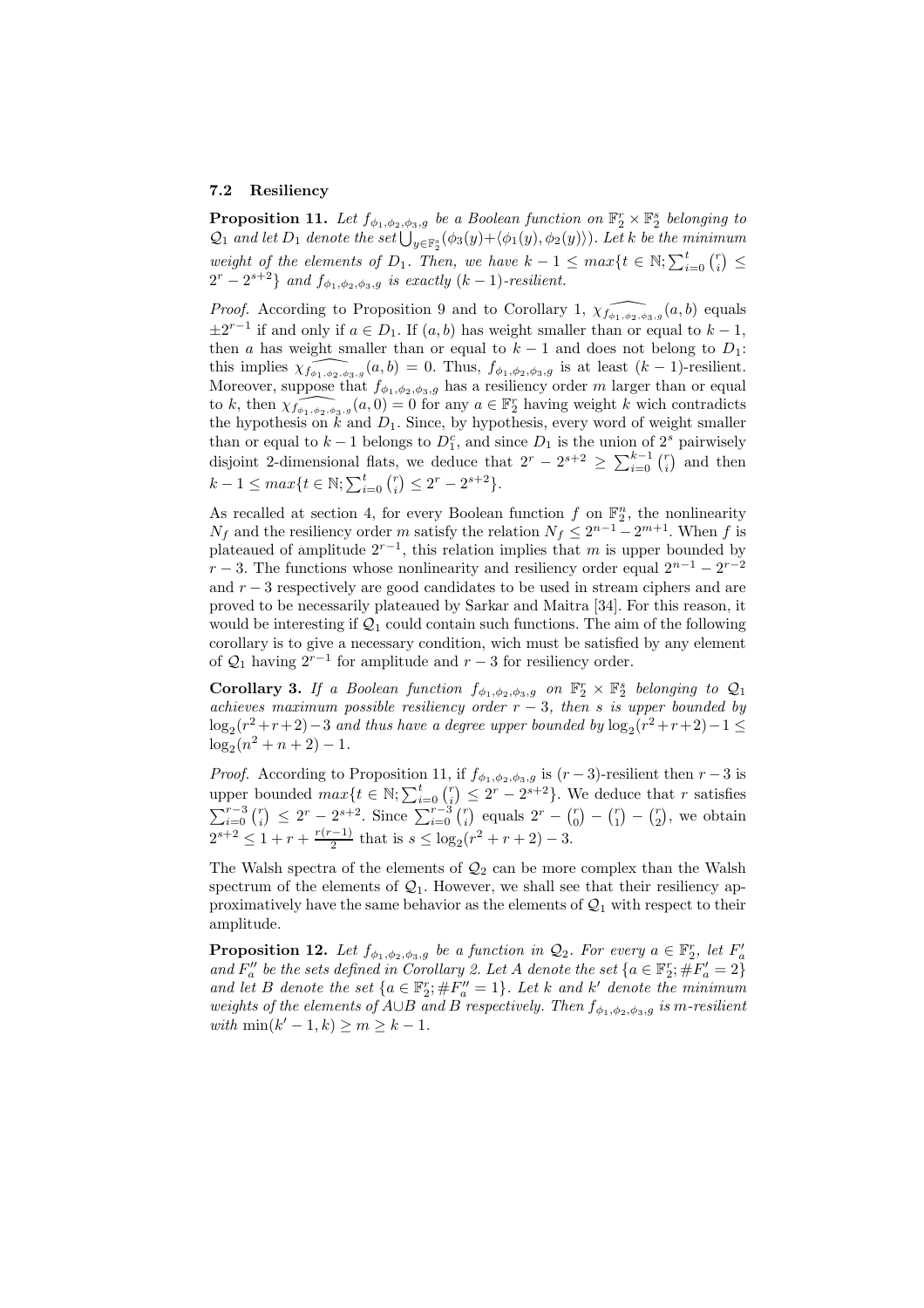*Proof.* Let  $D_2$  denote the set  $B\cup A$ . According to Proposition 9 and to Corollary 2, if a is in  $D_2^c$ , then  $\widehat{\chi_{f_{\phi_1,\phi_2,\phi_3,g}}(a, b)}$  equals zero. Thus, if  $(a, b)$  has weight smaller than or equal to  $k - 1$ , then a has weight smaller than or equal to  $k - 1$  and belongs to  $D_2^c$ . This implies that  $\widehat{\chi_{f_{\phi_1,\phi_2,\phi_3,g}}}(a, b) = 0$ : we deduce that  $f_{\phi_1,\phi_2,\phi_3,g}$ is at least  $(k-1)$ -resilient. We notice that, by definition, k and k' satisfy  $k' \ge k$ . Suppose that  $a$  is an element of  $B$  admitting  $k'$  for weight. Due to Proposition 9, for every  $b \in \mathbb{F}_2^s$ ,  $\widehat{\chi_{f_{\phi_1,\phi_2,\phi_3,g}}}(a, b) = \pm 2^r$ . This implies that the resiliency of  $f_{\phi_1,\phi_2,\phi_3,g}$  is upper bounded by  $k'-1$ .

Suppose that  $a$  is an element of  $A$  admitting  $k$  for Hamming weight and denote by  $y_1$  and  $y_2$  the two elements of  $\mathbb{F}_2^s$  such that  $a \in \phi_3(y_1) + \langle \phi_1(y_1), \phi_2(y_1) \rangle$ and  $a \in \phi_3(y_2) + \langle \phi_1(y_2), \phi_2(y_2) \rangle$ . Due to Proposition 9, the restriction of  $\widehat{\chi_{f_{\phi_1,\phi_2,\phi_3,g}}}$  to  $\{a\} \times \mathbb{F}_2^s$  is defined by one of the two following relations:

 $\forall b \in \mathbb{F}_2^s, \quad \frac{1}{2^{r-1}} \chi_{f_{\phi_1,\phi_2,\phi_3,g}}(a,b) = \pm [(-1)^{g(y_1)+b\cdot y_1} + (-1)^{g(y_2)+b\cdot y_2}] = \pm 2[b\cdot(y_1 + b\cdot y_2) + b\cdot y_3]$  $(y_2) \oplus g(y_1) \oplus g(y_2) \oplus 1$ 

 $\forall b \in \mathbb{F}_2^s, \quad \frac{1}{2^{r-1}} \chi_{f_{\phi_1,\phi_2,\phi_3,g}}(a,b) = \pm [(-1)^{g(y_1)+b\cdot y_1} - (-1)^{g(y_2)+b\cdot y_2}] = \pm 2[b\cdot(y_1 + b\cdot y_2) + b\cdot y_3]$  $y_2) \oplus g(y_1) \oplus g(y_2)$ 

Since the linear function  $b \mapsto b \cdot (y_1 + y_2)$  is not constant on the set  $\{b \in$  $\mathbb{F}_2^s$ ;  $\omega_H(b) \leq 1$ } when  $y_1$  and  $y_2$  are distinct, then there always exists an element  $b \in \mathbb{F}_2^s$  of weight  $\omega_H(b) \leq 1$  such that  $\widehat{\chi_{f_{\phi_1,\phi_2,\phi_3,g}}(a, b)}$  is not null. This implies that the resiliency of  $f_{\phi_1,\phi_2,\phi_3,g}$  is stricly upper bounded by  $k+1$ .

## 7.3 Constructions of Highly Nonlinear Resilient Functions from the class Q

We have seen in the previous section, that the elements of  $\mathcal{Q}_1$  and  $\mathcal{Q}_2$  which achieve optimum tradeoff between nonlinearity and resiliency must have a low degree. We show now that it is possible to construct functions in  $\mathcal{Q}$  with very good (but not optimal) characteristics.

Let r be any integer, we denote by  $\overline{1}$  the vector in  $\mathbb{F}_2^r$  having all its coordinates equal to 1. We construct functions in  $\mathcal Q$  as follows: we choose two distinct elements  $e_1$  and  $e_2$  in the canonical basis of  $\mathbb{F}_2^r$  (we recall that for every  $i \leq r$ ,  $\omega_H(e_i) = 1$ ) and we denote by F the flat  $\overline{1+} < e_1, e_2 >$ . We choose an integer t lower than or equal to  $r-2$  and we denote by  $U_t$  the set  $\{u \in \leq e_1, e_2 >^{\perp}; \ \omega_H(u) \leq t\}$ . By construction of the set  $U_t$ ,  $(u + F)_{u \in U_t}$  is a family of pairwisely disjoint 2-dimensional flats whose elements have weights greater than or equal to  $r - t - 2$ . This family leads to construct Boolean functions in  $\mathcal{Q}_1$  and  $\mathcal{Q}_2$  such that the nonlinearity and the resiliency order can easily be computed.

**Construction 1** Let s denote  $\lfloor \log_2 \sum_{i=0}^t \binom{r-2}{i} \rfloor$ . For every  $y \in \mathbb{F}_2^s$  choose an element  $u \in U_t$  and choose two distinct nonzero elements in  $\{e_1, e_2, e_1 + e_2\}$ (i.e. nonzero elements in the direction of F). Denote these elements by  $\phi_1(y)$ and  $\phi_2(y)$  and denote by  $\phi_3(y)$  any element of the flat  $u + F$ . For any choice of Boolean function g on  $\mathbb{F}_2^s$ , the function  $f_{\phi_1,\phi_2,\phi_3,g}$  belongs to  $\mathcal{Q}_1$ . Denoting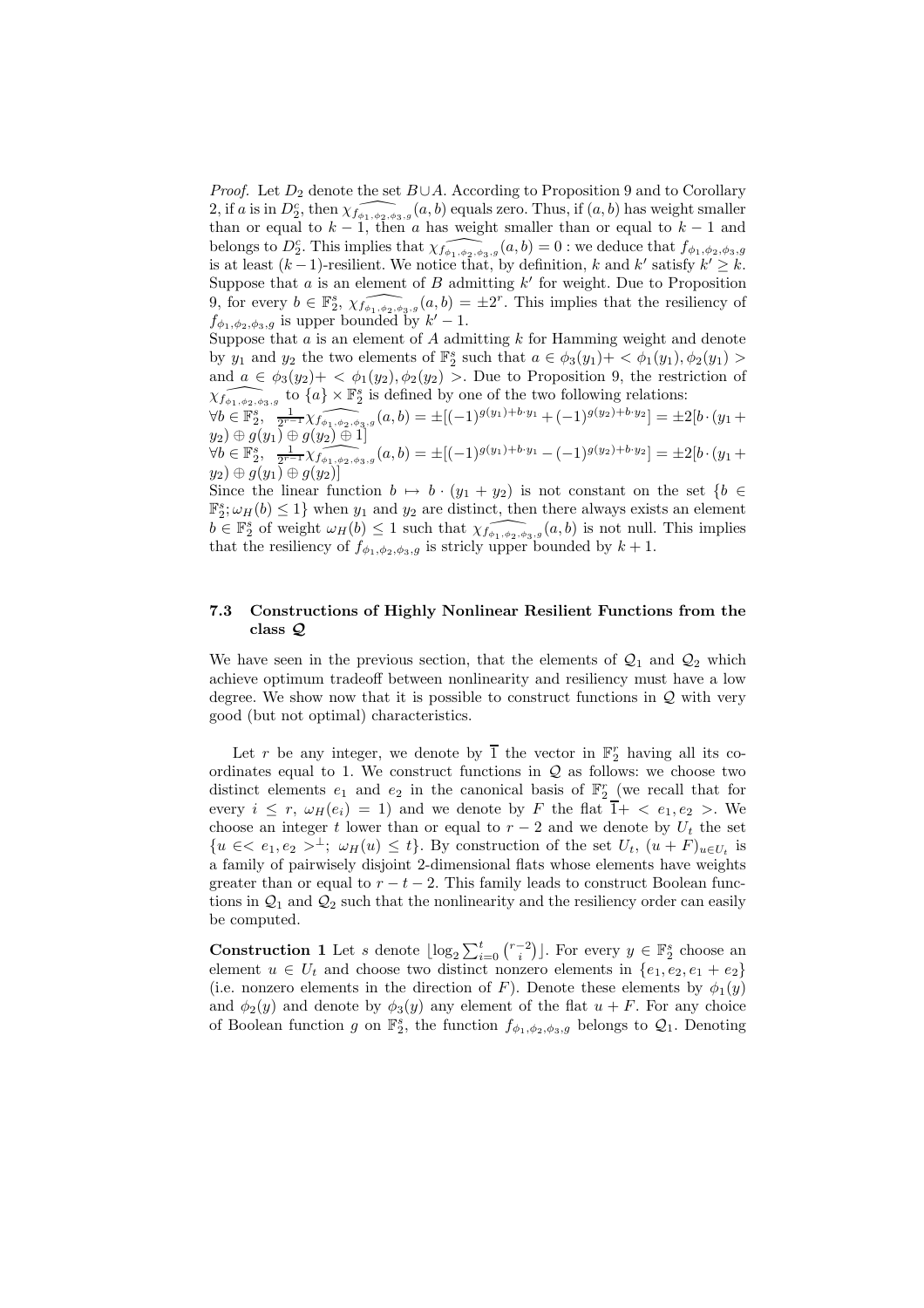$r + s$  by n, its nonlinearity and resiliency order equal  $2^{n-1} - 2^{r-2}$  and  $r - t - 3$ respectively (indeed the minimum weight of the elements of  $U_t+F$  equals  $r-t-2$ and Propostion 11 permits to conclude).

In the following construction of highly nonlinear resilient functions from  $\mathcal{Q}_2$ , we choose the set B defined in Proposition 12 empty.

**Construction 2** Let  $s-1$  denote  $\lfloor \log_2 \sum_{i=0}^{t} {r-2 \choose i} \rfloor$ . For every  $u \in U_t$  such that  $\omega_H(u) = t$ , we choose injectively two vectors  $y_1$  and  $y_2$  in  $\mathbb{F}_2^s$  : we define  $\phi_1(y_1) =$  $\phi_2(y_2) = e_1$  and  $\phi_2(y_1) = \phi_1(y_2) = e_2$ ; then we set  $\phi_3(y_1) = \phi_3(y_2) = u + \overline{1}$ . For every element u of  $U_t$  such that  $\omega_H(u) < t$  we choose injectively two vectors  $y_1$ and  $y_2$  among those of  $\mathbb{F}_2^s$  which have not been chosen at the previous step and we choose two pairs of distinct nonzero elements in  $\lt e_1, e_2 >$ : we denote these pairs by  $(\phi_1(y_1), \phi_2(y_1))$  and by  $(\phi_1(y_2), \phi_2(y_2))$ ; we denote by  $\phi_3(y_1)$  and by  $\phi_3(y_2)$  two elements of the same flat  $u + F$ . After defining a Boolean function g on  $\mathbb{F}_2^s$  such that  $g(y_1) = g(y_2) \oplus 1$  when  $w_H[\phi_1(y_1) + \phi_2(y_1) + \phi_3(y_1)] =$  $w_H[\phi_1(y_2) + \phi_2(y_2) + \phi_3(y_2)] = r - t - 2$ , we obtain a function  $f_{\phi_1, \phi_2, \phi_3, g}$  in  $\mathcal{Q}_2$ having  $2^{n-1} - 2^{r-1}$  for nonlinearity and having  $r - t - 2$  for resiliency.

## References

- 1. E. Biham et A. Shamir, "Differential Cryptanalysis of DES-like Cryptosystems," Proceedings of CRYPTO' 90, and Journal of Cryptology, Vol 4, No.1, 1991.
- 2. S. Botzas and P.V. Kumar, "Binary Sequences with Gold-Like Correlation but Larger Liner Span", *IEEE Trans. on Information Theory*, vol. 40 no. 2, pp. 532-537, 1994.
- 3. P. Camion, C. Carlet, P. Charpin and N. Sendrier, "On Correlation-immune Functions", Advances in Cryptology - CRYPTO' 91, Lecture Notes in Computer Science, Springer Verlag, v. 576, pp. 86-100, 1992.
- 4. P. Charpin and E. Pasalic. "On propagations characteristics of resilient functions". Advances in Cryptology - SAC 2002, Lecture Notes in Computer Science to appear (2002).
- 5. A. Canteaut, C. Carlet, P. Charpin and C. Fontaine, "Propagation characteristics and correlation-immunity of highly nonlinear Boolean functions", Advances in Cryptology - EUROCRYPT'2000, Lecture Notes in Computer Science, Springer Verlag, v.1807, pp.507-522, 2000.
- 6. A. Canteaut, C. Carlet, P. Charpin and C. Fontaine. "On cryptographic properties of the cosets of  $R(1, m)$ ". IEEE Transactions on Information Theory Vol. 47, no 4, pp. 1494-1513, 2001.
- 7. A. Canteaut, P. Charpin and H. Dobbertin. "Binary m-sequences with three-valued crosscorrelation: a proof of Welch's conjecture". IEEE Transactions on Information Theory Vol. 46, pp. 4-8, 2000.
- 8. A. Canteaut, P. Charpin and H. Dobbertin. "Weight divisibility of cyclic codes, highly nonlinear functions on  $F_{2^m}$ , and crosscorrelation of maximum-length sequences", SIAM Journal of Discrete Mathematics, v. 13(1), pp. 105-138, 2000.
- 9. C. Carlet, "Partially-bent functions", Proceedings of CRYPTO' 92, Advances in Cryptology, Lecture Notes in Computer Science 740, Springer Verlag, 280-291, 1993.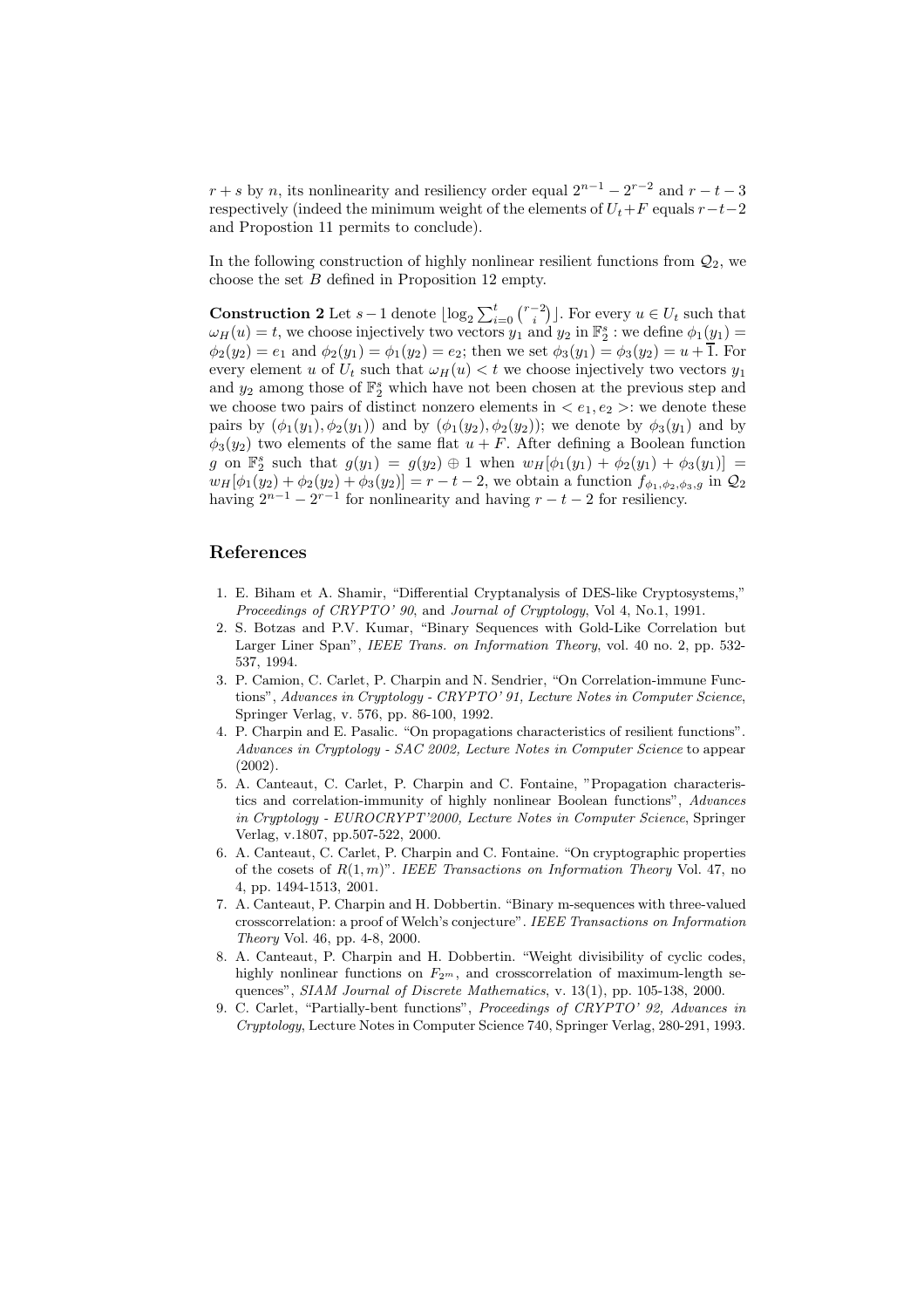- 10. C. Carlet, "Two new classes of bent functions", Advances in Cryptology Eurocrypt'93, Lecture Notes in Computer Science, Ed. T. Helleseth, Springer-Verlag, v.765, pp.77-101, 1994.
- 11. C. Carlet, "Generalized Partial Spreads", IEEE Transactions on Information Theory, vol 41, number 5, 1482-1487, 1995.
- 12. C. Carlet. "A larger Class of Cryptographic Boolean Functions via a Study of the Maiorana-McFarland Construction". Advances in Cryptology - CRYPT0 2002, number 2442 in Lecture Notes in Computer Science, pp. 549-564, 2002.
- 13. C. Carlet and P. Sarkar, "Spectral Domain Analysis of Correlation Immune and Resilient Boolean Functions", Finite Fields and Their Applications 8, pp.120-130, 2002.
- 14. C. Carlet and Y. Tarannikov, "Covering sequences of Boolean functions and their cryptographic significance", Designs Codes and Cryptography, 25, v.25, pp. 263- 279, 2002.
- 15. A. Canteaut and M. Videau, "Degree of composition of Highly Nonlinear Functions and Applications to Higher Order Differential Cryptanalysis", Advances in Cryptology - Eurocrypt'2002, Lecture Notes in Computer Science, Springer-Verlag, v.2332, pp. 518-533, 2002.
- 16. T.W. Cusik and H. Dobbertin, "Some new three-valued crosscorrelation functions for binary m-sequences", IEEE Transaction of Information Theory, vol. 42, pp. 1238-1240, 1996.
- 17. J. F. Dillon, "Elementary Hadamard Difference sets, Phd Thesis, University of Maryland, 1974.
- 18. H. Dobbertin, "Constructions of bent functions and balanced Boolean functions with high nonlinearity", Fast Software Encryption, Lecture Notes in Computer Science, Ed. B. Preenel, Springer Verlag, 1994, v. 1008, pp.61-74.
- 19. R. Gold, "Maximal recursive sequences with 3-valued recursive cross-correlation functions", IEEE Transaction of Information Theory, v. 14, pp. 154-156, 1968.
- 20. T. Helleseth, "Some results about the cross-correlation function between two maximal linear sequences", Discrete Mathematics, v.16, pp. 209-232, 1976.
- 21. T. Helleseth, "Correlation of m-Sequences and Related Topics", In Sequences and their Qpplicqtions SETA 98, pp. 49-66, 1999.
- 22. T. Helleseth and P. Vijay Kumar, Sequences with low correlation in Handbook of Coding Theory, ed. V. Pless and W.C. Huffman, pp.1765–1855, Elsevier, Amsterdam, 1998.
- 23. T. Helleseth, H. Martinsen, "Sequences with ideal autocorrelation and Difference sets", Proceedings of International Meeting on Coding Theory and Cryptography, Septembre 1999.
- 24. H.D.L. Hollmann and Q. Xiang, "A proof of the Welch and Niho conjectures on crosscorrelation of binary m-sequences", Finite Fields and Their applications, v. 7, 2001.
- 25. L.R. Knudsen. Truncated and higher order differentials. Fast Software Encryption, Second International Workshop, Lecture Notes in Computer Science, n 1008. pp. 196–211. – Springer-Verlag, 1995.
- 26. X. Lai. "Higher order derivatives and differential cryptanalysis". Proc. Symposium on Communication, Coding and Cryptography, in honor of J. L. Massey on the occasion of his 60'th birthday, 1994.
- 27. M. Matsui, "Linear cryptanalysis method for DES cipher," Advances in Cryptology - EUROCRYPT'93, number 765 in Lecture Notes in Computer Science. Springer-Verlag, pp. 386–397, 1994.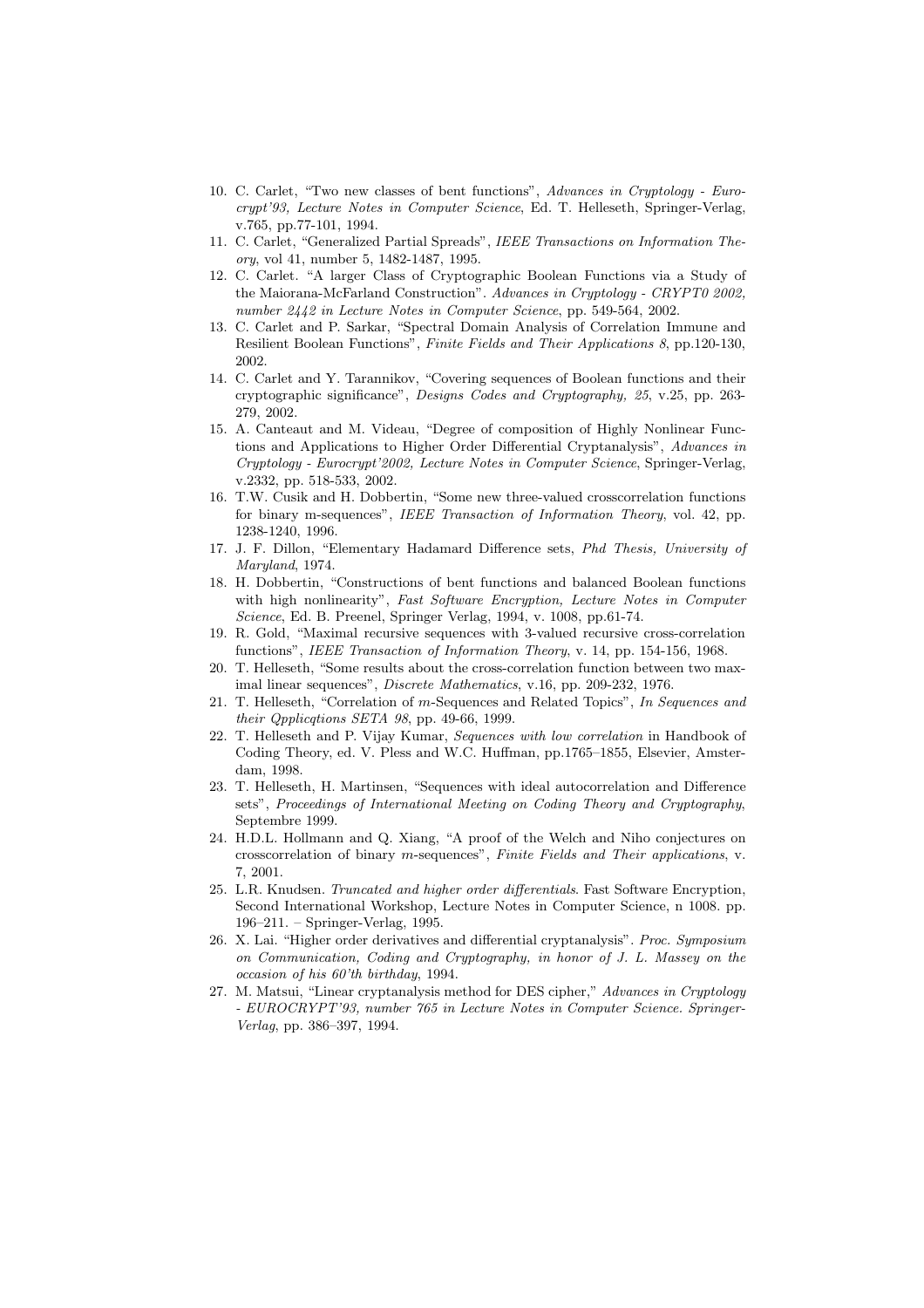- 28. P. Sarkar and S. Maitra, "Nonlinearity bounds and construction pf resilient Boolean functions", Advances in Cryptology - EUROCRYPT' 2000, Lecture Notes in Computer Science, Springer Verlag, 1994, v. 1880, pp.512-532.
- 29. R. L. McFarland, "A family of noncyclic difference sets", Journal of Combinatorial Theory, number 15, pp. 1-10, 1973.
- 30. E. Pasalic, S. Maitra, T. Johanson and P. Sarkar, "New Constructions of Resilient and Correlation Immune Boolean Functions Achieving Upper Bound on Nonlinearity", Workshop on Coding and Cryptography, Electronic Notes in Discrete Mathematics, Ed. Elsevier, 2001.
- 31. V.S. Pless and W.C. Huffman, "Handbook of coding theory", Elsevier, Amsterdam, 1998.
- 32. B. Preneel, W. Van Leekwijck, L. Van Linden, R. Govaerts and J. Vandevalle. Propagation characteristics of Boolean functions, Advances in Cryptology, EU-ROCRYPT'90, Lecture Notes in Computer Sciences, Springer Verlag n° 473, pp. 161-173, 1991.
- 33. P. Sarkar, S. Maitra, "Constructions of nonlinear Boolean functions with important cryptographic properties", Advanced in Cryptology: Eurocrypt 2000, Proceedings, Lecture Notes in Computer Science, Springer Verlag, v. 1807, pp. 485-506, 2000.
- 34. P. Sarkar, S. Maitra, "Nonlinearity bounds and constructions of resilient Boolean functions", Advanced in Cryptology: Crypto 2000, Proceedings, Lecture Notes in Computer Science, v. 1880, pp. 515-532, 2000.
- 35. Mac Williams, F. J. and N. J. Sloane (1977). The theory of error-correcting codes, Amsterdam, North Holland.
- 36. Y. Tarannikov, "On resilient Boolean functions with maximum nonlinearity", Proceedings of INDOCRYPT 2000, Lecture Notes in Computer Science, Ed. Bimal K. Roy and Eiji Okamoto, Springer Verlag, v. 1977, pp.19-30, 2000.
- 37. G.-Z. Xiao, C. Ding and W. Shan. The stability theory of stream ciphers, vol. LNCS 561, Springer Verlag, 1991.
- 38. Xiao Guo-Zhen and J. L. Massey. "A Spectral Characterization of Correlation-Immune Combining Functions". IEEE Trans. Inf. Theory, Vol IT 34, n° 3 (1988), pp. 569-571.
- 39. Y. Zheng and X. Zhang, "Improved upper bound on the nonlinearity of high order correlation immune functions", Proceedings of Selected Areas in Cryptography 2000, Lecture Notes in Computer Science, Springer Verlag, 2001, v.2012, pp. 262-274, 2000.
- 40. Y. Zheng and X. M. Zhang, "Plateaued functions", Advances in Cryptology ICICS'99, Lecture Notes in Computer Science, Heidelberg, Ed., Springer-Verlag, v.1726, pages 284-300, 1999.
- 41. Y. Zheng X. M. Zhang, "Improved upper bound on the nonlinearity of high order correlation immune functions", Selected Areas in Cryptography, 7th Annual International Workshop, SAC 2000, Lecture Notes in Computer Science, Springer-Verlag, v. 2012, pp.264-274, 2001.

## A Other constructions of plateaued functions

## A.1 Secondary constructions

A first construction is given in [17]. Let  $g : \mathbb{F}_2^r \mapsto \mathbb{F}_2$  and  $h : \mathbb{F}_2^s \mapsto \mathbb{F}_2$  be two plateaued functions. The function  $f$  defined on  $\mathbb{F}_2^{r+s}$  by  $f(x,y) = g(x) \oplus h(y)$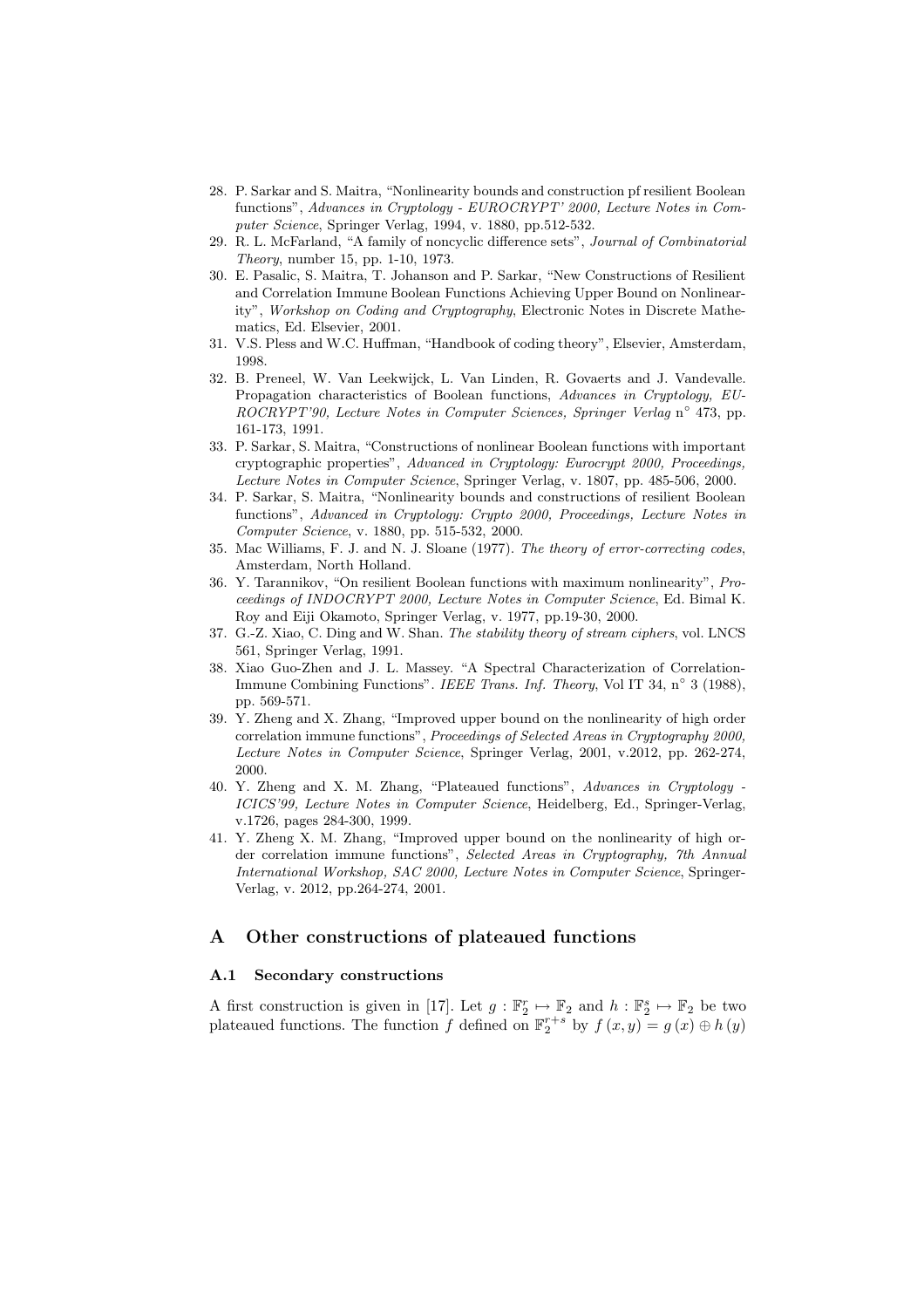is plateaued on  $\mathbb{F}_2^{r+s}$ . Indeed we have

$$
\widehat{\chi_f}(a,b) = \widehat{\chi_g}(a) \times \widehat{\chi_h}(b).
$$

But such function  $f$  does not have good cryptographic properties. For instance, the degree of f is upper bounded by  $\max(\text{deg } q, \text{deg } h)$ . And J. Dillon himself says that the "decomposable" functions this construction produces are not satisfactory.

Two other secondary constructions of plateaued functions can be adapted from classical secondary constructions of resilient functions (cf. [3, 30, 36]).

**Proposition 13.** 1. Let g and h be two plateaued Boolean functions on  $\mathbb{F}_2^n$  of the same amplitude  $2^r$ .

The functions defined by  $f(x_1, \dots, x_n, x_{n+1}) = g(x_1, \dots, x_{n-1}, x_n \oplus x_{n+1})$  and  $f'(x_1, \dots, x_n, x_{n+1}) = g(x_1, \dots, x_{n-1}, x_n \oplus x_{n+1}) \oplus x_n$  are plateaued of amplitude  $2^{r+1}$  on  $\mathbb{F}_2^{n+1}$ . If g is mth-order correlation immune (resp. m-resilient) then f is mth-order correlation immune (resp. m-resilient) and  $f'$  is m-resilient. If  $\widehat{\chi}_g(a_1,\ldots,a_{n-1},1)=0$  for every  $((a_1,\ldots,a_{n-1}),$  then f' is  $(m+1)$ -resilient. 2. If for all  $a \in \mathbb{F}_2^n$ , the numbers  $\widehat{\chi_g}(a)$  and  $\widehat{\chi_h}(a)$  either are both null or are both nonzero, then the function  $f''(x_1, \dots, x_n, x_{n+1}) = (x_{n+1} \oplus 1)g(x_1, \dots, x_n) \oplus$  $x_{n+1}h(x_1,\dots,x_n)$  is plateaued of amplitude  $2^{r+1}$  on  $\mathbb{F}_2^{n+1}$ . If for all  $a \in \mathbb{F}_2^n$ , at least one of the numbers  $\widehat{\chi}_9(a)$  and  $\widehat{\chi}_h(a)$  is null, then the function  $f''(x_1, \dots, x_n, x_{n+1})$  is plateaued of amplitude  $2^r$  on  $\mathbb{F}_2^{n+1}$ . If g and h are m-resilient then  $f''$  is m-resilient.

*Proof.* 1. For every  $(a_1, \ldots, a_{n+1}) \in \mathbb{F}_2^{n+1}$ , we have

$$
\widehat{\chi_f}(a_1,\ldots,a_{n+1}) = \sum_{(x_1,\ldots,x_{n+1}) \in \mathbb{F}_2^{n+1}} (-1)^{\bigoplus_{i=1}^{n+1} a_i x_i \oplus g(x_1,\ldots,x_{n-1},x_n \oplus x_{n+1})} =
$$
\n
$$
\sum_{(x_1,\ldots,x_{n+1}) \in \mathbb{F}_2^{n+1}} (-1)^{\bigoplus_{i=1}^{n-1} a_i x_i \oplus a_n (x_n \oplus x_{n+1}) \oplus a_{n+1} x_{n+1} \oplus g(x_1,\ldots,x_n)} =
$$
\n
$$
\sum_{(x_1,\ldots,x_{n+1}) \in \mathbb{F}_2^{n+1}} (-1)^{\bigoplus_{i=1}^{n} a_i x_i \oplus (a_n \oplus a_{n+1}) x_{n+1} \oplus g(x_1,\ldots,x_n)}.
$$

Thus,  $\widehat{\chi_f}(a_1,\ldots,a_{n+1})$  equals  $2\widehat{\chi_g}(a_1,\ldots,a_n)$  if  $a_n = a_{n+1}$  and 0 otherwise. Consequently,  $\widehat{\chi_{f'}}(a_1,\ldots,a_{n+1})$  equals  $2\widehat{\chi_g}(a_1,\ldots,a_n)$  if  $a_n = a_{n+1} \oplus 1$  and 0 otherwise. The consequences are then straightforward.

2. For every  $(a_1, \ldots, a_{n+1}) \in \mathbb{F}_2^{n+1}$ , we have  $\widehat{\chi_{f''}}(a_1, \ldots, a_{n+1}) = \widehat{\chi_g}(a_1, \ldots, a_n) +$  $(-1)^{a_{n+1}}\widehat{\chi}_h(a_1,\ldots,a_n)$ . Thus,  $\widehat{\chi_{f''}}(a_1,\ldots,a_{n+1})$  equals 0 or  $\pm 2^{r+1}$  (resp.  $\pm 2^r$ ) thanks to the condition on  $\widehat{\chi_q}$  and  $\widehat{\chi_h}$ .

The classes of Boolean functions these constructions permit to build are small. Moreover, f and f' have the nonzero linear structure  $(0, \ldots, 0, 1, 1)$  which can be used to attack the system in which it is implemented.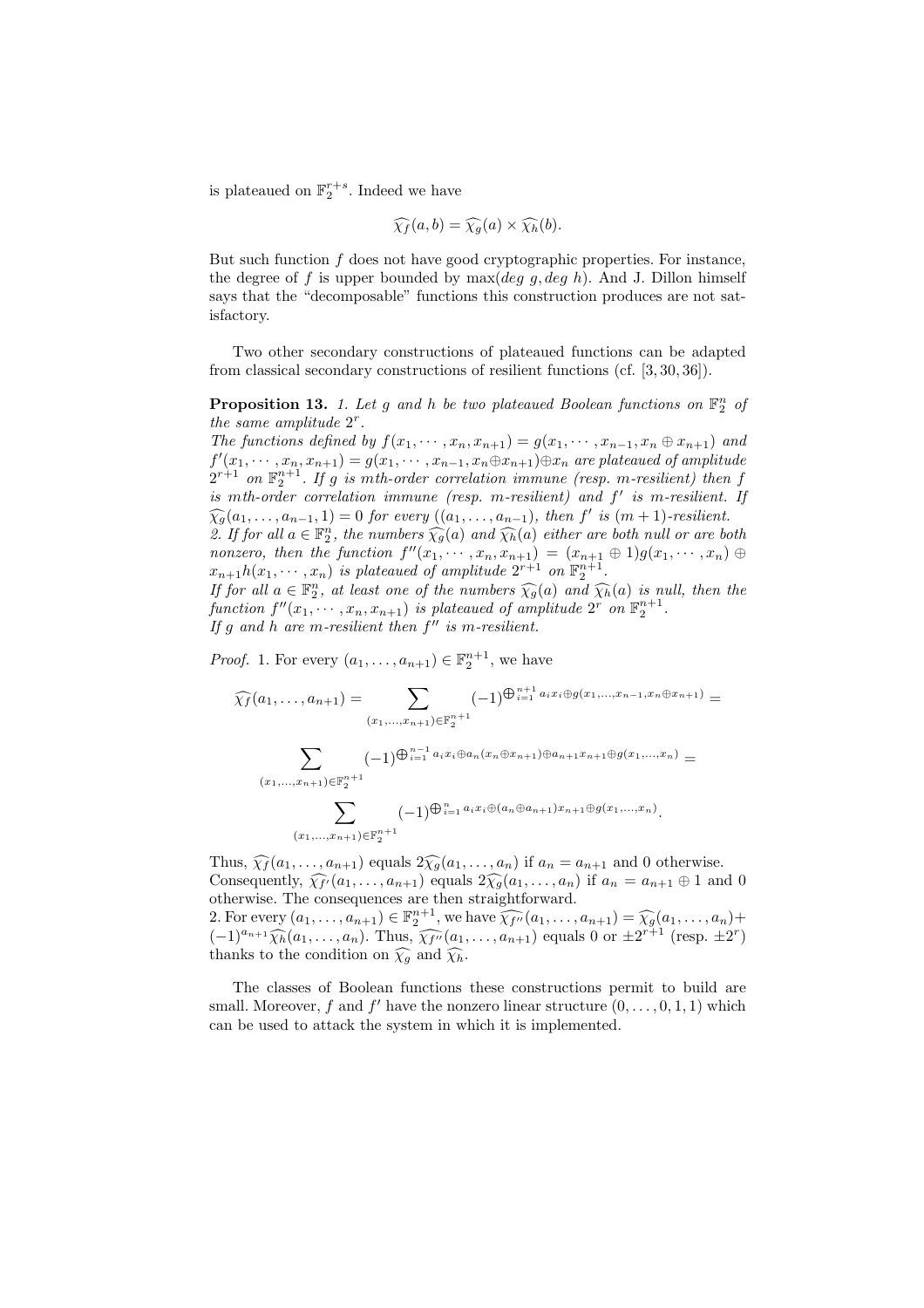#### A.2 Plateaued Functions from Sequence Designs

An important problem in sequence designs is to study the cross-correlation between a binary maximum-length sequence (called m-sequence) and its decimation by an integer d. Let  $s[1] = (s_0, s_1, s_2, \ldots, s_j, \ldots)$  denote a binary msequence of length  $2^n - 1$  and let  $s[d] = (s_0, s_d, s_{2d}, \ldots, s_{jd}, \ldots)$  denote its decimation by an integer d, co-prime with  $2^n - 1$ . We denote by  $C_d(t)$  the cross-correlation function between the m-sequences  $s[1]$  and  $s[d]$ , defined by  $C_d(t) = \sum_{j=0}^{2^n-2} (-1)^{s_{jd}+s_{j+t}}$  for  $t = 0, 1, ..., 2^n-2$ . These cross-correlations are known to take at least three different values. The special case when exactly three values occur was the subject of many works [7, 16, 19, 20].

The study of binary sequences can be related to Boolean functions through their trace representation. Let  $Tr: F_{2^n} \mapsto \mathbb{F}_2$  denote the usual trace function on the Galois Field  $F_{2^n}$  and let  $\alpha$  be a primitive element of  $F_{2^n}$ . Since the crosscorrelation spectrum only depends on  $d$  and not on the choice of the  $m$ -sequence s [1], we may assume with no loss of generality that s [1] is given by  $s_j = Tr(\alpha^j)$ . Then to each sequence obtained by decimating  $s(1)$  by an integer d, one can associate its trace representation i.e. the function  $f_d: x \mapsto Tr(x^d)$ . When t varies in  $\{0, \dots, 2^n - 2\}$ , the functions associated to the sequences  $s_{j+t}$  are the functions of the form  $x \mapsto Tr(\beta x)$  where  $\beta = \alpha^t$  that is all the non-zero linear functions on  $F_{2^n}$ . The Walsh transform of the function  $f_d$  and the cross-correlation  $C_d$  of s [1] are connected through the relation:

$$
\widehat{\chi_{f_d}}\left(u\right) = C_d\left(t\right) + 1\tag{11}
$$

where  $u = \alpha^t$  is in  $F_{2^n}^*$ 

The Boolean function  $f_d$  is plateaued on  $F_{2^n}$  if and only if the associate sequence has a three-valued cross-correlation function.

In [22], T. Helleseth and P. V. Kumar give the list of all the values d known at that time for which  $C_d$  is three-valued. We recall here this list and add the two constructions presented in [7] and [24]:

1.  $d = 2^k + 1$ ,  $n/gcd(n, k)$  odd, 2.  $d = 2^{2k} - 2^k + 1$ ,  $n/gcd(n, k)$  odd, 3.  $d = 2^{\frac{n}{2}} + 2^{\frac{n+2}{4}} + 1$ ,  $n \equiv 2 \pmod{4}$ , 4.  $d = 2^{\frac{n+2}{2}} + 3$ ,  $n \equiv 2 \pmod{4}$ , 5.  $d = 2^{\frac{n-1}{2}} + 3$ , *n* odd, 6.  $d =$  $\int 2^{\frac{n-1}{2}} + 2^{\frac{n-1}{4}} - 1$  if  $n \equiv 1 \pmod{4}$  $2^{\frac{n-1}{2}} + 2^{\frac{3n-1}{4}} - 1$  if  $n \equiv 3 \pmod{4}$ 

From cryptographic viewpoint, these classes are too small to provide satisfaction. In the case 1, introduced by Gold [19], the algebraic normal form has degree 2 and the constructed trace function belong to  $R(2, n)$  which was already known to